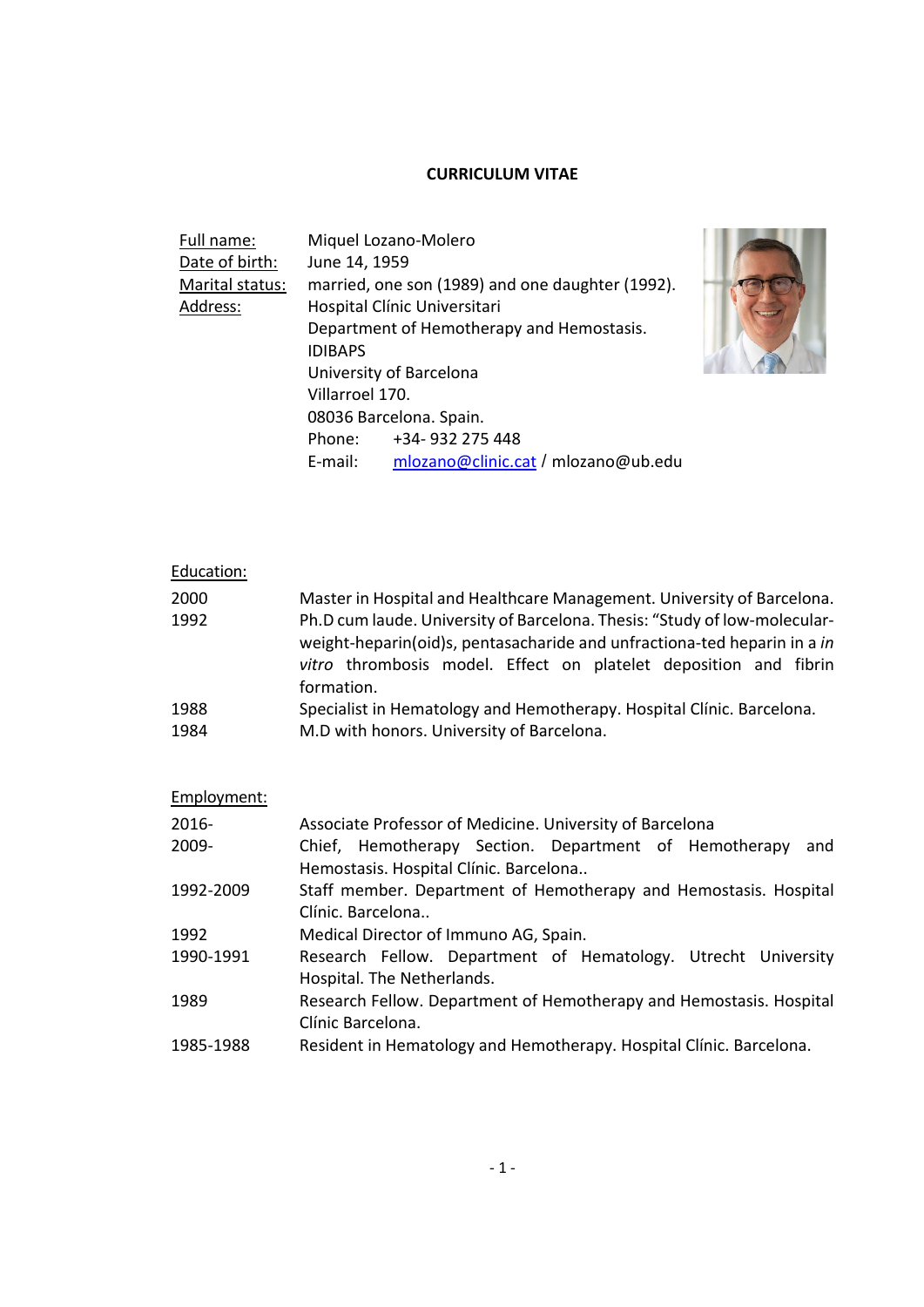### Professional Associations.

- President of the European Society for Haemapheresis since 2014.
- Member of the Board of Directors of the International Society of Blood Transfusion (2015‐2018)
- President of Spanish Group of Apheresis (2008‐2014)
- Vice‐President of the Spanish Society of Blood Transfusion (2002‐2006)
- President of the Catalan Society of Blood Transfusion (2000‐2003)
- Ordinary member of: the Spanish Association of Hematology and Hemotherapy, the American Association of Blood Banks, the Catalan and Balearic Academy of Medical Sciences, the Spanish Society of Blood Transfusion, the International Society of Blood Transfusion, the American Society for Apheresis, and the European Society for Haemapheresis

# National and International Committees:

- Member of the Catalan Hemotherapy Commission since 2006
- Chair of Editorial Board of the AABB Press (2008‐2018).
- Scientific member of the Biomedical Excellence for Safer Transfusion (BEST) Collaborative (2002‐2018)
- Member of Editorial Board of the AABB Press between 2003‐2008
- Spanish representative in the Council of Europe Committee of Experts on Quality Assurance in Blood Transfusion Services(2006‐2013).
- Member of the Board of Advisors for Transfusion Safety of the Spanish Ministry of Health (2002‐2013)

### National and International Meetings

- Director/moderator of 11 symposiums in national meetings and in 17 international meetings
- 45 Invited conferences in national meetings and 78 in international meetings.
- 81 communications to national meetings and 78 communications to international meetings.

### Scientific Journals:

Editor‐in‐Chief of Vox Sanguinis since June 2020

Associate Editor:

- Transfusion, 2019‐2020
- Transfusion Clinique et Biologique since 2018‐2020
- Vox Sanguinis since 2014‐2020

### Member of the editorial boards of

- ‐ Transfusion and Apheresis Science 2012‐2020.
- ‐ Transfusion Medicine Reviews 2013‐2020
- ‐ Journal of Transfusion Medicine (Poland) 2013‐2020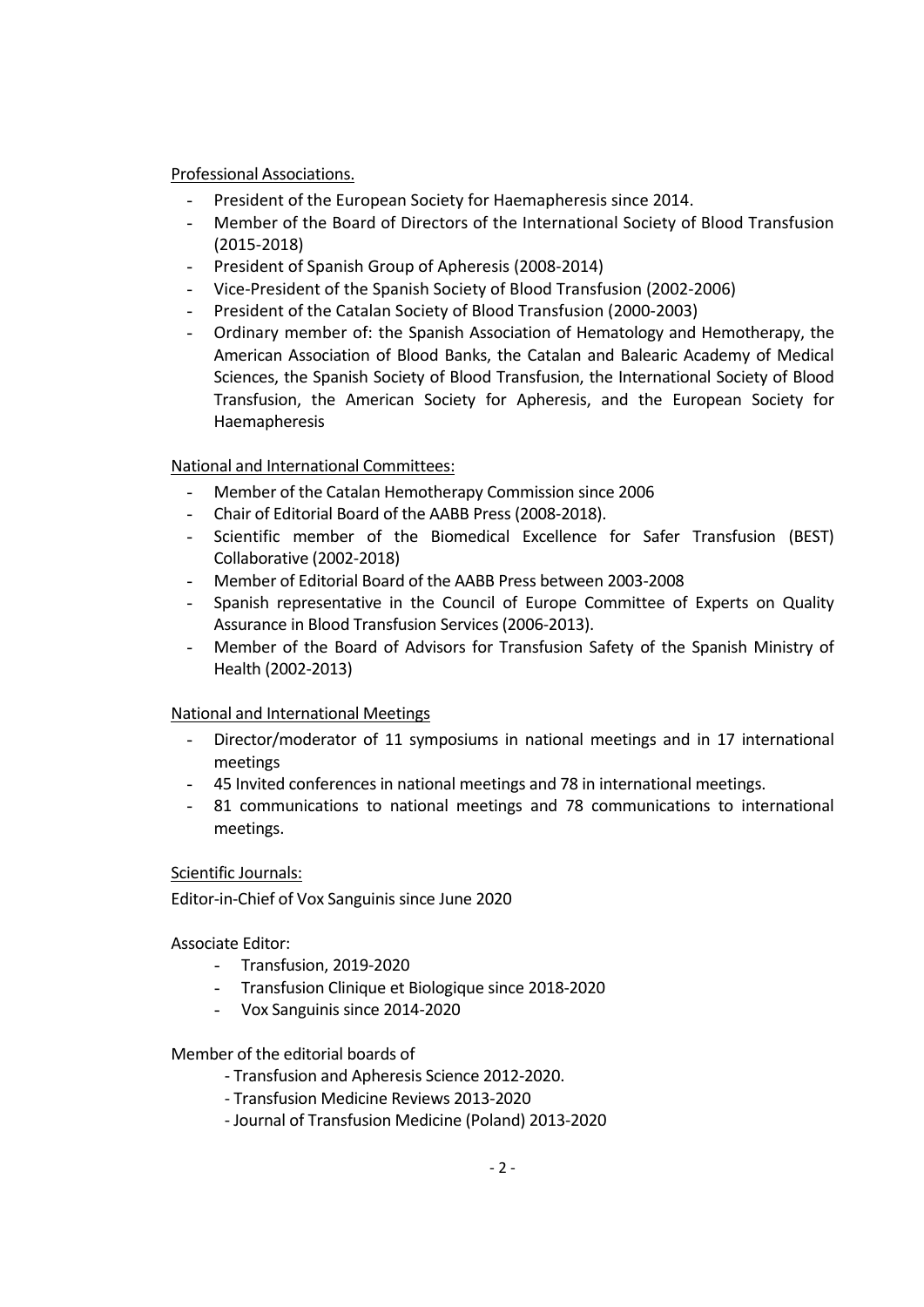#### Publications

- Books: 9
- Book chapters: 20
- Reviews: 47
- Journals: 204

Reviews (Last 5 years)

- 34. Contreras E, de la Rubia J, Del Río‐Garma J, Díaz‐Ricart M, García‐Gala JM, **Lozano M**; por el Grupo Español de Aféresis. Guía diagnóstica y terapéutica de las microangiopatías trombóticas del Grupo Español de Aféresis. Med Clin (Barc). 2015; 144: 331.e1-331.e13 IF: 1,252
- 35. Vassallo R, Goldman M, Germain M, **Lozano M**; BEST Collaborative. Preoperative Autologous Blood Donation: Waning Indications in an Era of Improved Blood Safety. Transfus Med Rev. 2015 ;29: 268‐75. IF: 4,538
- 36. Cid J, Yazer MH, **Lozano M**. Platelet transfusion and respecting patient D type. Curr Opin Hematol. 2015, 22: 540‐546. IF: 4,053
- 37. Cid J, Velásquez CA, **Lozano M**. Optimising the blood component production process. ISBT Science Series 2016;11 (Suppl. 1) 19‐25. IF: no
- 38. **Lozano M**, Cid J. Recent advancesin platelet processing and storage. ISBT Science Series 2016;11 (Suppl. 1) : 34-38. IF: no
- 39. **Lozano M**, Cid J. Alternatives strategies to platelet transfusion. ISBT Science Series 2016;11 (Suppl. 1) : 93-99. IF: no
- 40. **Lozano M,** Cid J. Platelet concentrates: Balancing between efficacy and safety? Presse Med 2016; 45, e289–e298. IF: 1,015
- 41. Garraud O, Cognasse F, Tissot JD, Chavarin P, Laperche S, Morel P, Lefrere JJ, Pozzetto B, **Lozano M**, Blumberg N, Osselaer JC. Improving platelet transfusion safety: biomedical and technical considerations. Blood Transfus 2016;14: 109‐122.IF: 2,372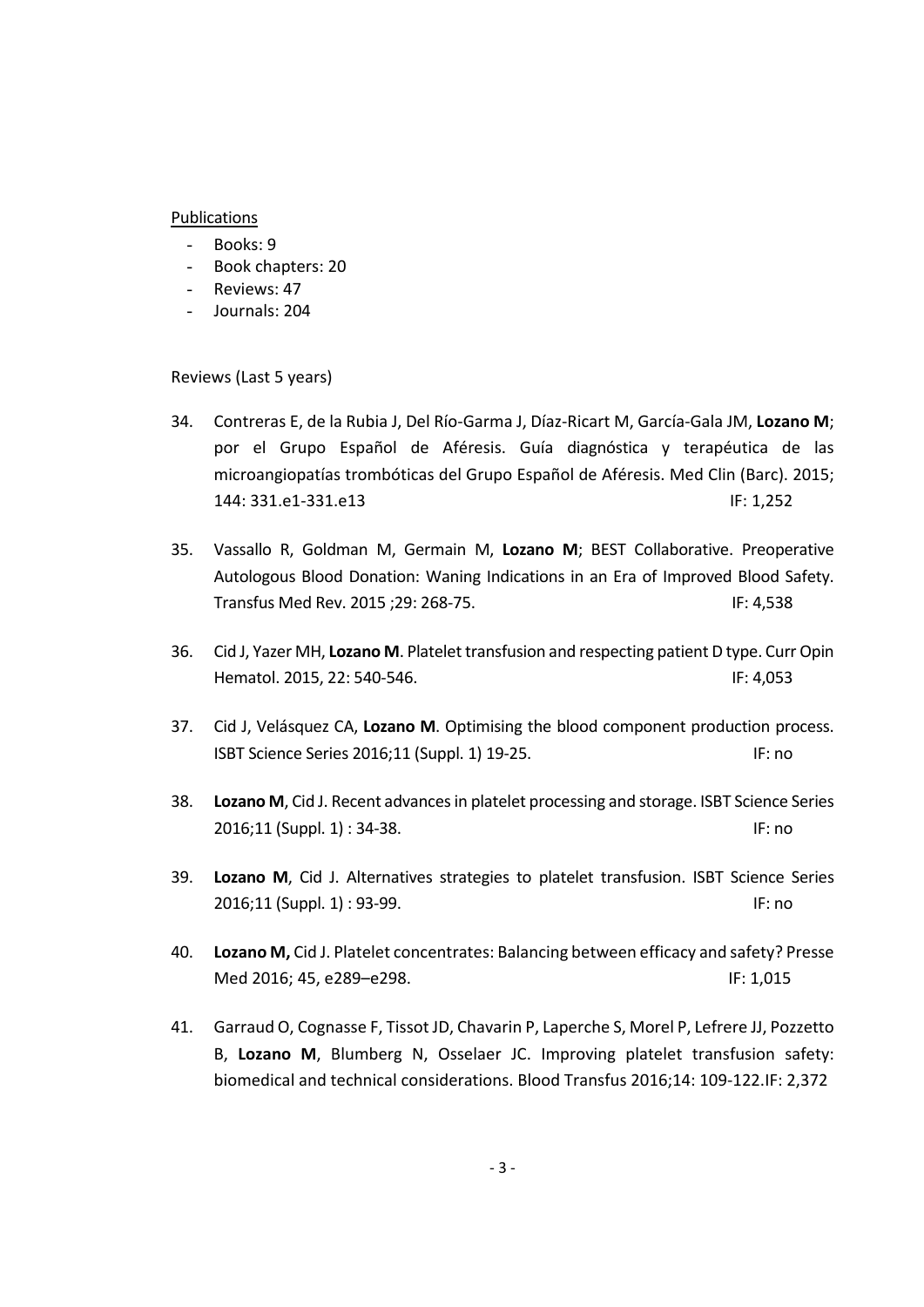- 42. **Lozano M**, Cid J, Escolar G. *In vitro* evaluation of the haemostatic capacity of cryopreserved platelets and platelet substitutes. ISBT Science Series 2017; 12: 227‐232. IF: no
- 43. Garraud O, **Lozano M**. Pathogen inactivation/reduction technologies for platelet transfusion: Where do we stand? Transfus Clin Biol 2018;25: 165‐71. IF: 0,936
- 44. **Lozano Molero M**. Porgrama consulta al experto. Refractariedad a las transfusiones de plaquetas: diagnóstico y manejo. Revista Argentina de Medicina Transfusional 2018; 44: 15‐21. IF: no
- 45. **Lozano M**, Rivero A, Cid J. Plasma exchange activity in the European Union. Transfus Apher Sci 2019;58: 278-80. IF: 1,412
- 46. Rodrígez‐Pintó I, **Lozano M**, Cid J, Espinosa G, Cervera R. Plasma exchange in catastrophic antiphospholipid síndrome. Presse Med. 2019;48(11 Pt 2): 347–353. IF: 1,167
- 47. **Lozano M**, Cid J, Benítez‐Ribas D, Juan Otero M. Technical Challenges in the manufacture of dendritic cell cancer therapies. European Oncology and Haematology 2019; 15: 24-30 **IF: no**

Journals (Last 5 years)

- 116. Cid J, Magnano L, Acosta M, Alba C, Esteve J, **Lozano M**. Rituximab, plasma exchange and intravenous immunoglobulin as a new treatment strategy for severe HLA alloimmune platelet refractoriness. Platelets 2015; 26: 190‐4. IF: 2,627
- 117. van der Meer PF, Dumont LJ, **Lozano M**, Bondar N, Wong J, Ismay S, Pink J, Nussbaumer W, Coene J, Feys HB, Compernolle V, Devine DV, Howe D, Lin CK, Sun J, Ringwald J, Strasser EF, Eckstein R, Seltsam A, Perseghin P, Proserpio P, Wakamoto S, Akino M, Takamoto S, Tadokoro K, Teo D, Shu PH, Chua SS, Jimenez‐Marco T, **Lozano M**, Cid J, Castro E, Munoz I, Gulliksson H, Sandgren P, Thomas S, Petrik J, McColl K, Kamel H, Dugger J, Sweeney JD, Gorlin JB, Sutor LJ, Heath D, Sayers MH. Aggregates in platelet concentrates. Vox Sang 2015; 108:96‐100. IF: 3,303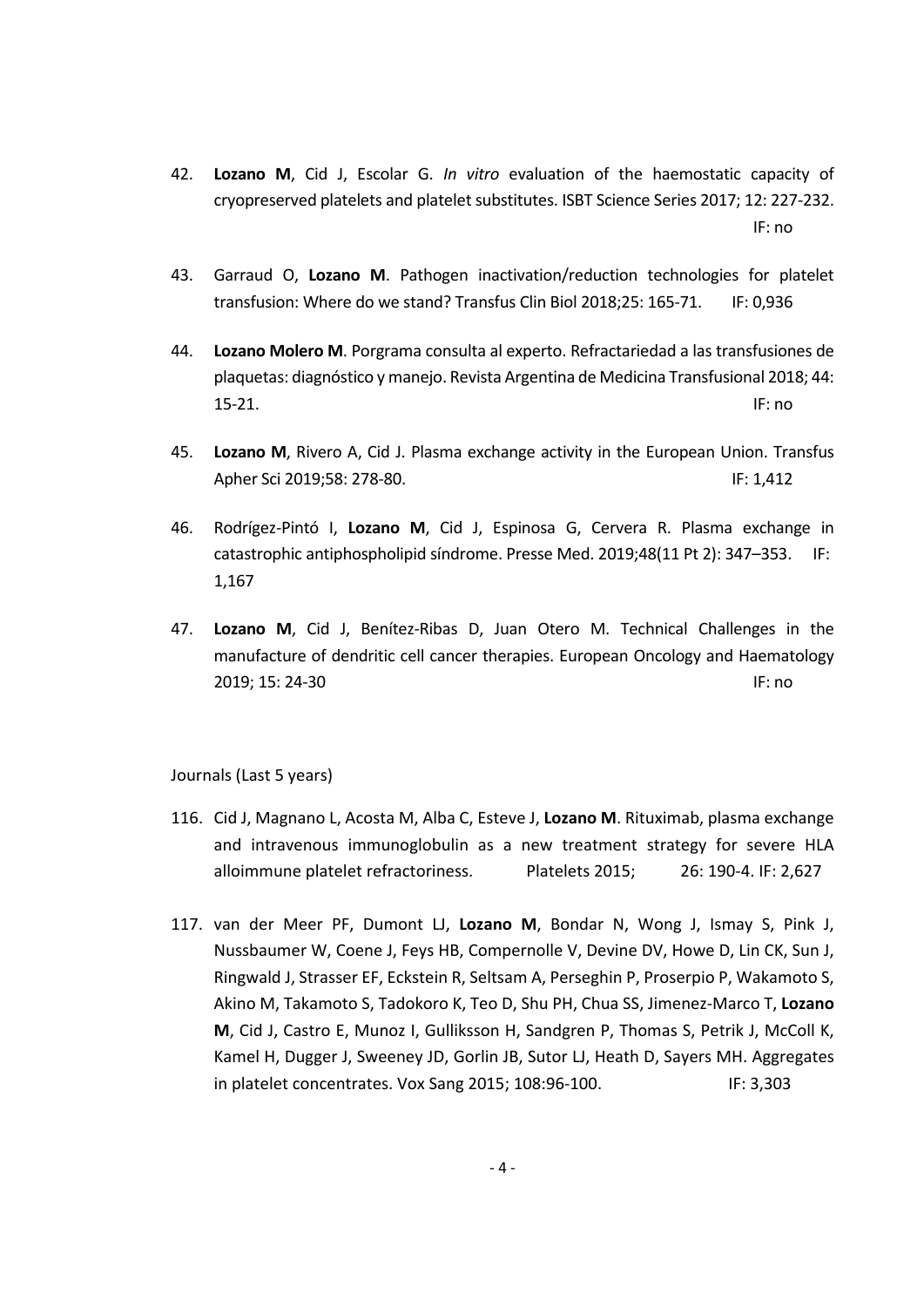- 118. Cid J, **Lozano M**, Ziman A, West KA, O'Brien KL, Murphy MF, Wendel S, Vazquez A, Ortin X, Hervig TA, Delaney M, Flegel WA, Yazer MH. Low frequency of anti‐D alloimmunization following D+ platelet transfusion: the Anti‐D Alloimmunization after D‐incompatible Platelet Transfusions (ADAPT) study. Br J Haematol 2015; 168: 598‐603. IF: 4,959
- 119. Cid J, Molina JM, Mustieles MJ, Periañez M, **Lozano M**. Comparison of plasma exchange procedures using three apheresis systems. Transfusion 2015; 55: 1001‐7. IF: 3,568
- 120. Haspel RL, Lin Y, Mallick R, Tinmouth A, Cid J, Eichler H, **Lozano M**, van de Watering L, Fisher PB, Ali A, Parks E. Internal medicine resident knowledge of transfusion medicine: results from the BEST‐TEST international education needs assessment. Transfusion 2015; 55:1355‐61. IF: 3,568
- 121. Arellano-Rodrigo E, Lopez-Vilchez I, Galan AM, Molina P, Reverter JC, Carné X, Villalta J, Tassies D, **Lozano M**, Díaz‐Ricart M, Escolar G. Coagulation Factor Concentrates Fail to Restore Alterations in Fibrin Formation Caused by Rivaroxaban or Dabigatran in Studies With Flowing Blood From Treated Healthy Volunteers. Transfus Med Rev. 2015 ;29:242‐249. IF: 4,538
- 122. De Sousa‐Amorim E, Revuelta I, Blasco M, Diekmann F, Cid J, **Lozano M**, Sanchez‐ Escuredo M, Martorell J, Palou E, Campistol JM, Oppenheimer F. Desensitization before living donor kidney transplantation in highly HLA‐sensitized patients: A single‐ center study. Transplant Proc 2015; 47: 2332‐2335. IF: 0,982
- 123. Gelpi R, Cid J, **Lozano M**, Revuelta I, Sanchez‐Escuredo A, Blasco M, de Souza E, Esforzado N, Torregrosa JV, Cofan F, Ricart MJ, Campistol JM, Oppenheimer F, Diekmann F. Desensitization in ABO‐Incompatible Kidney Transplantation With Low ABO Iso‐Agglutinin Titers. Transplant Proc 2015 ; 47: 2340 ‐ 2343. IF: 0,982
- 124. De Sousa‐Amorim E, Revuelta I, Diekmann F, Cofan F, Cid J, **Lozano M**, Campistol JM, Oppenheimer F. High Incidence of Paralytic Ileus After Bortezomib Treatment of Antibody‐Mediated Rejection in Kidney Transplant Recipients: Report of 2 Cases. Transplantation 2015;99: e170-1. IF: 3,828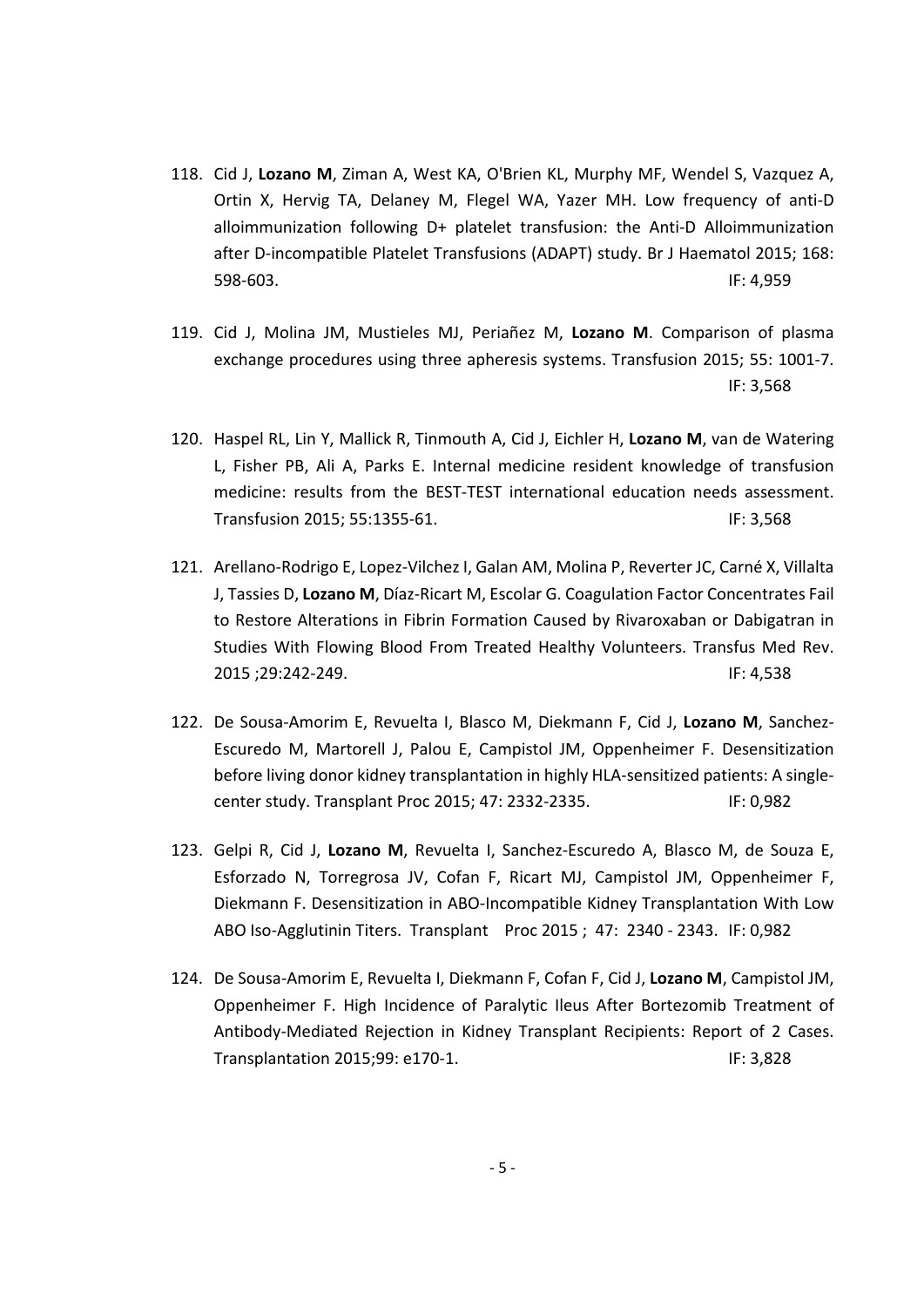- 125. Cid J, Carbassé G, Gamir M, Jiménez M, Arellano‐Rodrigo E, **Lozano M**. Acid‐base balance disturbances in plasma exchange depend on the replacement fluid used. Transfusion 2015; 55; 2653–2658. IF: 3,568
- 126. Jauregui-Amezaga A, Cabezon R, Ramirez-Morros A, Espana C, Rimola J, Bru C, Pino-Donnay S, Gallego M, Masamunt MC, Ordas I, **Lozano M**, Cid J, Panes J, Benitez‐Ribas D, Ricart E. Intraperitoneal Administration of Autologous Tolerogenic Dendritic Cells for Refractory Crohn's Disease: A Phase I Study. J Crohns Colitis 2015; 9: 1071‐1078 IF: 6,234
- 127. Knutson F, Osselaer J, Pierelli L, **Lozano M**, Cid J, Tardivel R, Garraud O, Hervig T, Domanovic D, Cukjati M, Gudmundson S, Hjalmarsdottir IB, Castrillo A, Gonzalez R, Brihante D, Santos M, Schlenke P, Elliott A, Lin JS, Tappe D, Stassinopoulos A, Green J, Corash L. A prospective, active haemovigilance study with combined cohort analysis of 19 175 transfusions of platelet components prepared with amotosalen‐UVA photochemical treatment. Vox Sang 2015; 109: 343‐52. IF: 3,303
- 128. **Lozano M**, Cid J, Prowse C, McCullough J, Klein HG, Aubuchon JP. Pathogen inactivation or pathogen reduction: proposal for standardization of nomenclature. Transfusion. 2015; 55: 690 IF: 3,568
- 129. De Sousa‐Amorim E, Revuelta I, Diekmann F, Cofan F, **Lozano M,** Cid J, Palou E, Sole M, Campistol JM, Oppenheimer F. Bortezomib for refractory acute antibody‐ mediated rejection in kidney transplant recipients. A single‐center case series. Nephrology (Carlton) 2016; 21: 700-704. IF: 2,083
- 130. Petrik J, **Lozano M**, Seed CR, Faddy HM, Keller AJ, Prado Scuracchio PS, Wendel S, Andonov A, Fearon M, Delage G, Zhang J, Shih JW, Gallian P, Djoudi R, Tiberghien P, Izopet J, Dreier J, Vollmer T, Knabbe C, Aggarwal R, Goel A, Ciccaglione AR, Matsubayashi K, Satake M, Tadokoro K, Jeong SH, Zaaijer HL, Zhiburt E, Chay J, Teo D, Chua SS, Piron M, Sauleda S, Echevarría JM, Dalton H, Stramer SL. Hepatitis E. Vox Sang. 2016; 110: 93-130 **IF: 3,303**
- 131. Blasi A, Cid J, Beltran J, Taurà P, Balust J, **Lozano M**. Coagulation profile after plasma exchange using albumin as a replacement solution measured by thromboelastometry. Vox Sang. 2016; 110: 159-165. IF: 3,303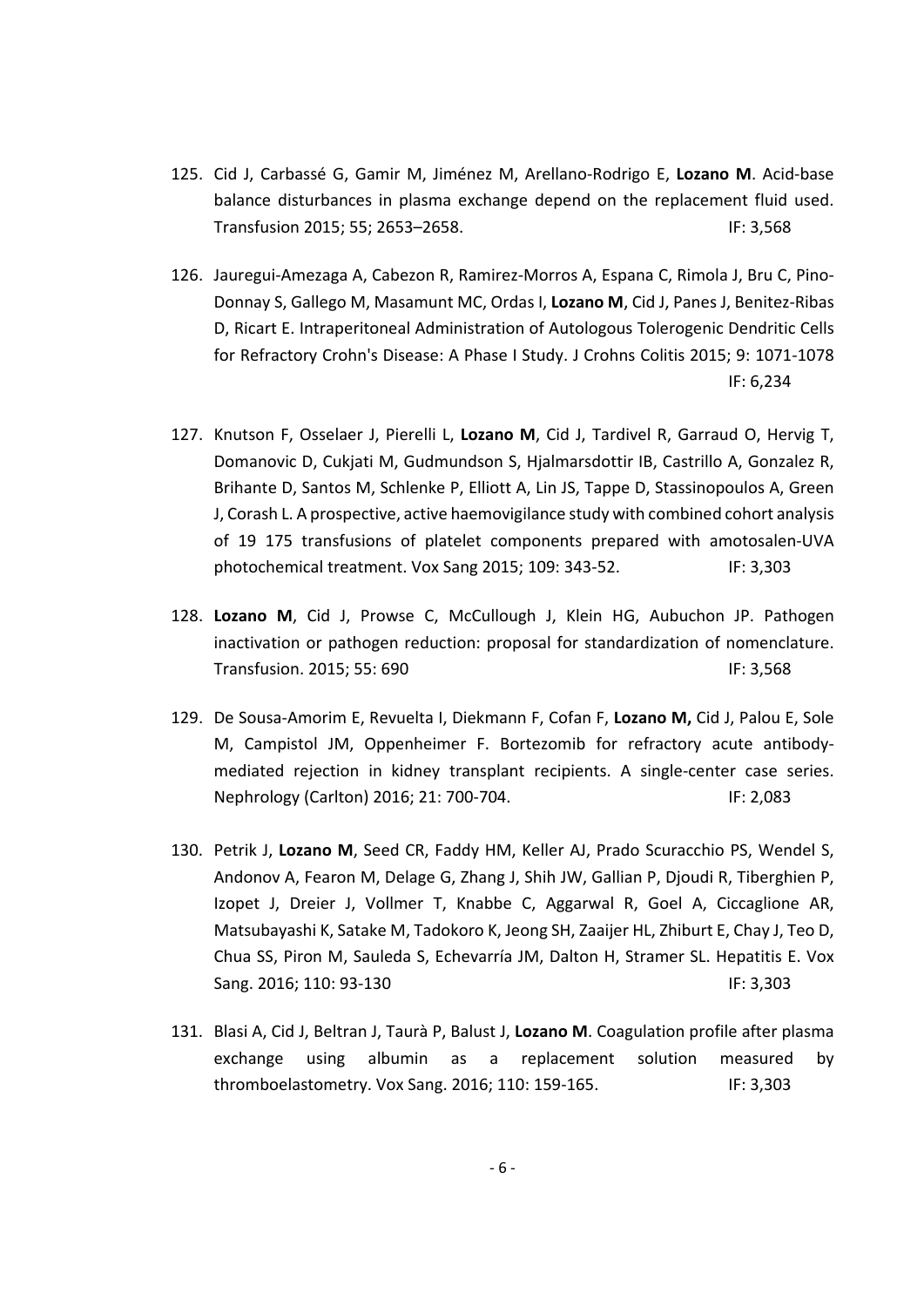- 132. Yazer MH, **Lozano M**, Crighton G, Greenway A, Comande M, Savoia H, Wood E, Gilli S, Castilho L, Saad ST, Galactéros F, Noizat‐Pirenne F, Pazgal I, Stark P, Orlin Y, Perseghin P, Masera N, Cela E, Anguita J, Wikman A, Delaney M. Transfusion service management of sickle‐cell disease patients. Vox Sang 2016; 110: 288‐294.IF: 3,303
- 133. Dzik WS, Ziman A, Cohen C, Pai M, **Lozano M**, Kaufman RM, Delaney M, Selleng K, Murphy MF, Hervig T, Yazer M; Biomedical Excellence for Safer Transfusion Collaborative. Survival after ultramassive transfusion: a review of 1360 cases. Transfusion 2016; 56: 558‐563 IF: 3,568
- 134. Cid J, Escolar G, Galan A, López‐Vilchez I, Molina P, Díaz‐Ricart M, **Lozano M**, Dumont LJ. In vitro evaluation of the hemostatic effectiveness of cryopreserved platelets. Transfusion. 2016; 56: 580-586. IF: 3,568
- 135. Cid J, Villegas V, Carbasse G, Alba C, Perea D, **Lozano M**. Transfusion of irradiated red blood cell units with a potassium adsorption filter: A randomized controlled trial. Transfusion 2016;56: 1046-1051. IF: 3,568
- 136. Jauregui-Amezaga A, Rovira M, Marín P, Salas A, Pinó-Donnay S, Feu F. Elizalde I. Fernández‐Avilés F, Martínez C, Gutiérrez G, Rosiñol L, Carreras E, Urbano A, **Lozano M**, Cid J, Suárez‐Lledó M, Mensa J, Rimola J, Rodríguez S, Masamunt M, Comas D, Ruíz I, Ramírez A, Gallego M, Ordás I, Panés J, Ricart E. Improving safety in autologous hematopoietic stem cell transplantation for Crohn's disease. Gut 2016; 65: 1456‐ 1462. **IF: 16,658**
- 137. **Lozano M.** Linda Palfreeman, Spain Bleeds: The Development of Battlefield Blood Transfusion during the Civil War (Brighton, Chicago, Toronto: Sussex Academic Press, 2015), pp. xviii, 204, \$64.95, hardback, ISBN: 978‐1‐84519‐717‐9. Med Hist 2016;60: 432‐434. IF: 0,479
- 138. Calvo‐Cano A, Gomez‐Junyent J, **Lozano M,** Castro P, Cid J, Nicolas JM, Quinto L, Martin M, Munoz J, Gascon J. The role of red blood cell exchange for severe imported malaria in the artesunate era: a retrospective cohort study in a referral centre. Malar J 2016;15: 216. IF: 3,079
- 139. Caballero‐Baños M, Benitez‐Ribas D, Tabera J, Varea S, Vilana R, Bianchi L, Ayuso JR, Pages M, Carrera G, Cuatrecasas M, Martin‐Richard M, Cid J, **Lozano M**, Castells A, Garcia‐Albeniz X, Maurel J, Vilella R. Phase II randomised trial of autologous tumour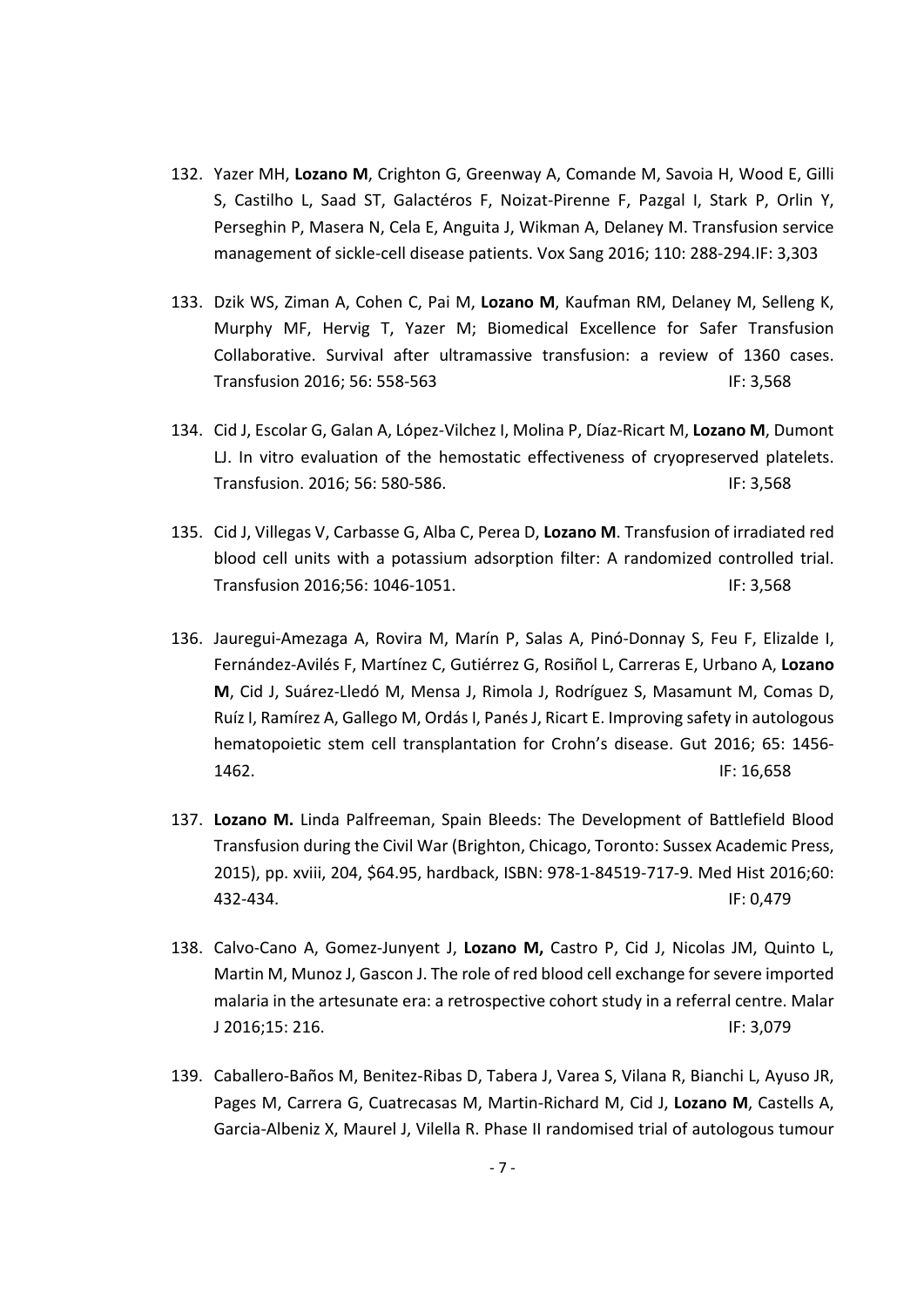lysate dendritic cell plus best supportive care compared with best supportive care in pre‐treated advanced colorectal cancer patients. Eur J Cancer 2016;64: 167‐74IF: 6,163

- 140. Sanchez‐Escuredo A, Oppenheimer F, Sole M, Revuelta I, Cid J, **Lozano M**, Blasco M, Esforzado N, Ricart MJ, Cofan F, Torregrosa JV, Paredes D, Musquera M, Ercilla G, Campistol JM, Diekmann F. Borderline rejection in ABO‐incompatible kidney transplantation. Clin Transplant 2016; 30: 872 ‐ 879. IF: 1,844
- 141. de Ramon C, Cid J, Rodriguez-Tajes S, Alvarez-Martinez MJ, Valls ME, Fernandez J, **Lozano M**. Severe Babesia microti infection in an American immunocompetent patient diagnosed in Spain. Transfus Apher Sci 2016; 55: 243-244 IF: 0,963
- 142. Goldman M, Magnussen K, Gorlin J, **Lozano M,** Speedy J, Keller A, Pink J, Leung JN, Chu CC, Lee CK, Faed J, Chay J, Tan HH, Teo D, Djoudi R, Woimant G, Fillet AM, Castren J, Miflin G, Vandewalle GC, Compernolle V, Cardenas JM, Infanti L, Holbro A, Buser A, van den Hurk K, Yahalom VJ, Gendelman V, Shinar E, Eder AF, Steele WR, O'Neill EM, Kamel H, Vassallo R, Delage G, Lebrun A, Robillard P, Germain M, Gandhi M, West KA, Klein HG. International Forum regarding practices related to donor haemoglobin and iron. Vox Sang 2016; 111: 449‐455 IF: 2,628
- 143. De Sousa‐Amorim E, Revuelta I, Diekmann F, Cid J, **Lozano M**, Oppenheimer F. Failed ABO incompatible high titers kidney transplant using bortezomib. Case report. Nefrologia 2016; 36: 701-704 IF: 1,183
- 144. Gomez‐Junyent J, **Lozano M**, Cid J, Muñoz J. Managing malaria in the intensive care unit. Br J Anaesth. 2016 ; 116(3): 437 IF: 6,499
- 145. **Lozano M**, Cid J. Donor Card. Transfusion 2016; 56: 2916‐2917. IF: 3,5681.
- 146. Engert A, Balduini C, Brand A, Coiffier B, Cordonnier C, Dohner H, de Wit TD, Eichinger S, Fibbe W, Green T, de Haas F, Iolascon A, Jaffredo T, Rodeghiero F, Salles G, Schuringa JJ and **Lozano M** among 280 co‐authors. The European Hematology Association Roadmap for European Hematology Research: a consensus document. Haematologica 2016;101:115-208 IF: 7,702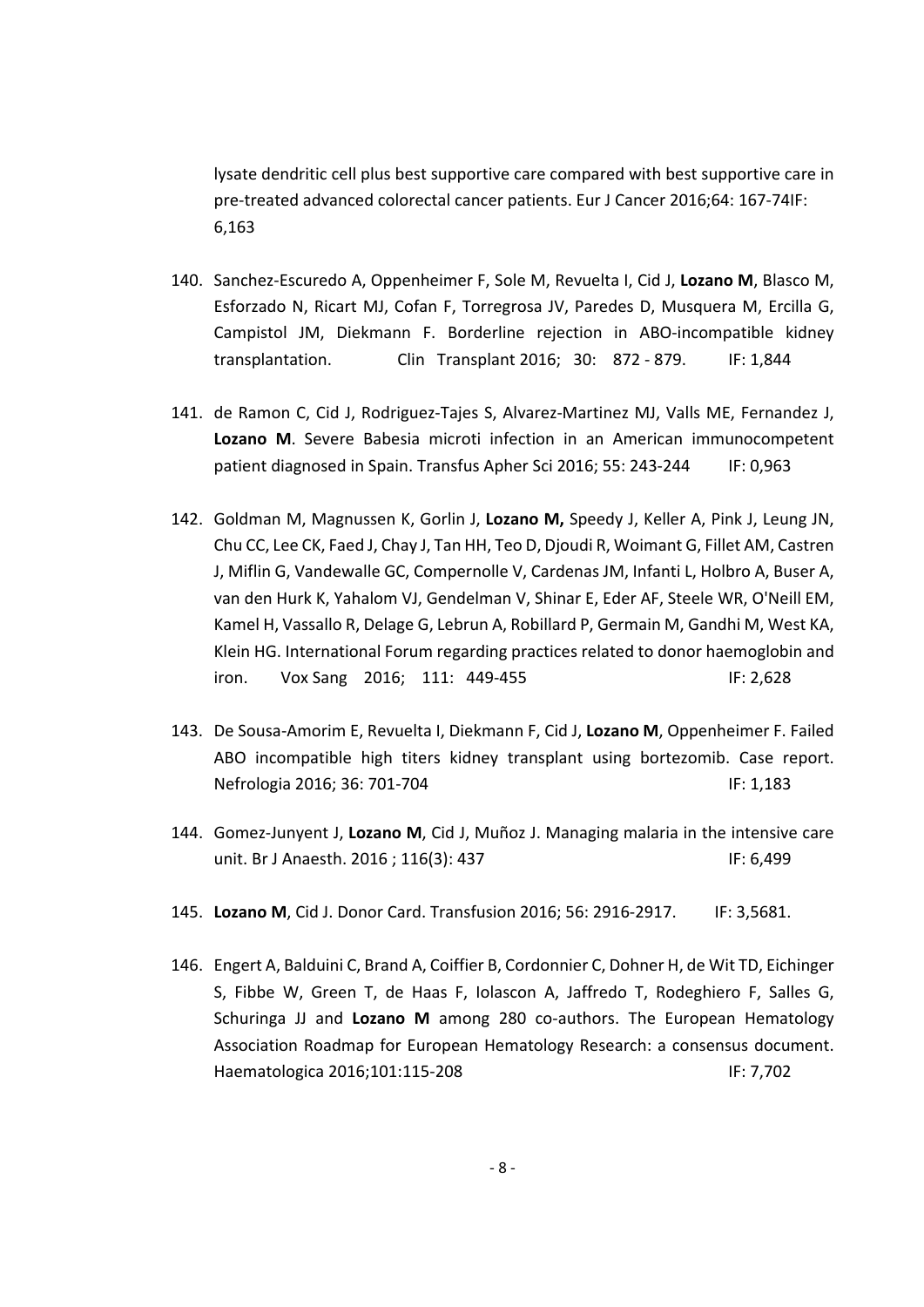- 147. Lin Y, Tinmouth A, Mallick R, Haspel RL; BEST‐TEST2 Investigators. BEST‐TEST2: assessment of hematology trainee knowledge of transfusion medicine. Transfusion. 2016 ;56:304‐10 3,5681
- 148. Romon I, **Lozano M**. Quality indicators for Transfusion Medicine in Spain: a survey among hospital transfusion services. Blood Transfus 2017, 15: 207‐214 IF: 1,607.
- 149. Meler E, Porta R, Canals C, Serra B, **Lozano M**. Fatal alloimmune thrombocytopenia due to anti‐HLA alloimmunization in a twin pregnancy: A very infrequent complication of assisted reproduction. Transfus Apher Sci 2017; 56:165‐167IF: 1,300
- 150. Sharma RR, **Lozano M**, Fearon M, Bigham M, Djoudi R, Gallian P, Woimant G, Lee C, Leung JNS, Tsoi WC, Marwaha N, Sachdev S, Tadokoro K, Tani Y, Matsukura H, Shantseva N, Zhiburt E, Hindawi S, Chay J, Huang T, Teo D, Moleli N, Oyonarte S, Jayasekara SBA, Bokhorst A, van den Burg P, Hewitt P, Bianco C, Kessler D. International Forum on donor notification and counselling strategies for markers of transfusion‐transmissible infections: summary. Vox Sang 2017;112: 388‐396.IF: 2,192
- 151. Sharma RR, **Lozano M**, Fearon M, Bigham M, Djoudi R, Gallian P, Woimant G, Lee C, Leung JNS, Tsoi WC, Marwaha N, Sachdev S, Tadokoro K, Tani Y, Matsukura H, Gbuz So O, Shantseva N, Zhiburt E, Hindawi S, Chay J, Huang T, Teo D, Moleli N, Oyonarte S, Jayasekara SBA, Bokhorst A, van den Burg P, Hewitt P, Bianco C, Kessler D. Vox Sanguinis International Forum on donor notification and counselling strategies for markers of transfusion-transmissible infections. Vox Sang 2017;112: e1-e21.ID: 2,192
- 152. Yazer MH, **Lozano M**, Fung M, Kutner J, Murphy MF, Oveland Apelseth T, Poglod R, Selleng K, Tinmouth A, Wendel S, Yahalom V, Biomedical Excellence for Safer Transfusion C. An international survey on the role of the hospital transfusion committee. Transfusion 2017;57: 1280‐1287. IF: 3,386
- 153. **Lozano M**. Desenvolupament de serveis hospitalaris de transfusions. El cas de l'Hospital Clínic de Barcelona. El Dr. Ricard Castillo, primer catedràtic d'Hemoteràpia. Revista de la Reial Acadèmia de Medicina de Catalunya 2017; vol 13‐16 IF: 0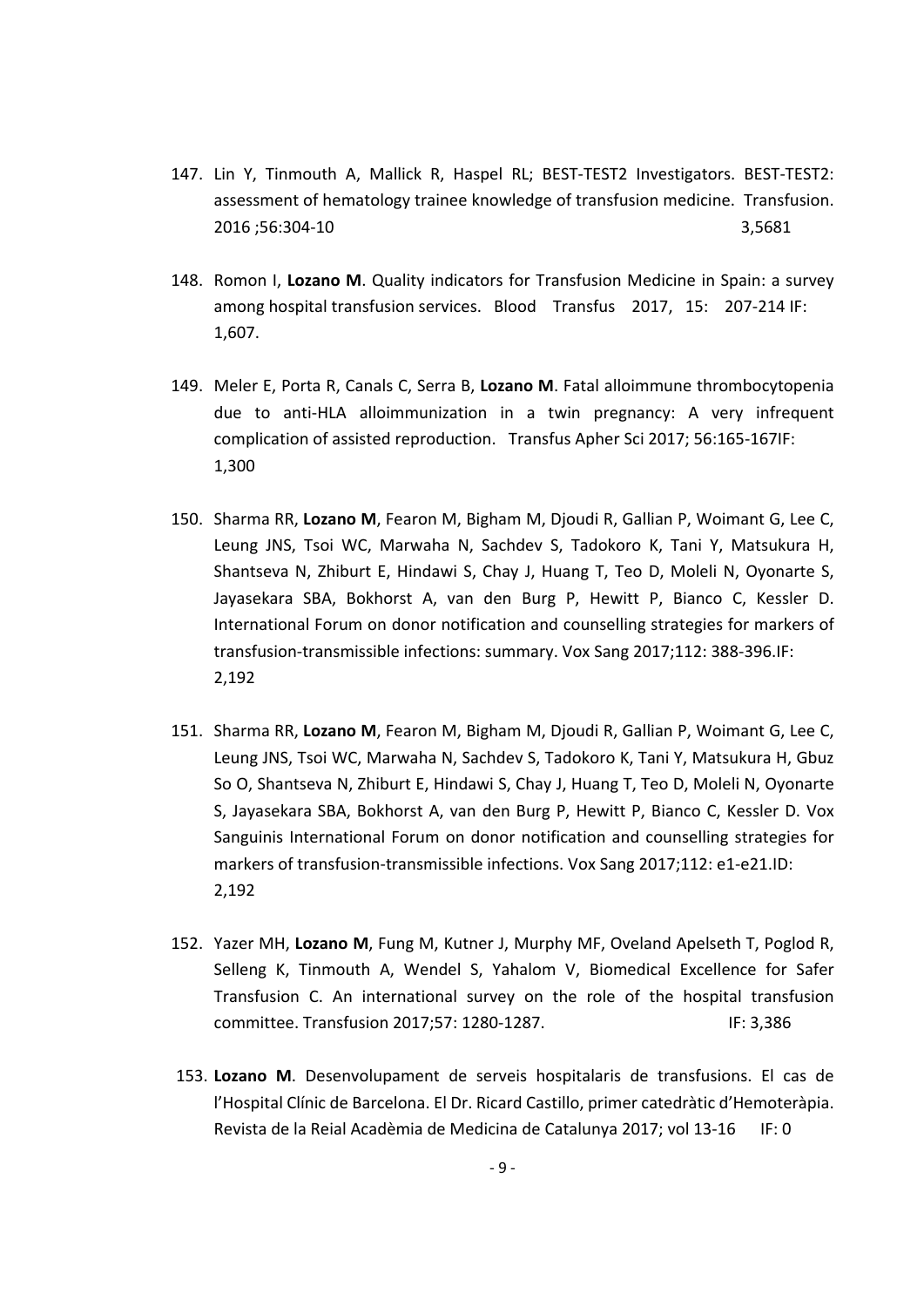- 154. Lopez‐Garcia A, Rovira M, Jauregui‐Amezaga A, Marin P, Barastegui R, Salas A, Ribas V, Feu F, Elizalde JI, Fernandez‐Aviles F, Martinez C, Gutierrez G, Rosinol L, Carreras E, Urbano A, **Lozano M**, Cid J, Suarez‐Lledo M, Masamunt MC, Comas D, Giner A, Gallego M, Alfaro I, Ordas I, Panes J, Ricart E. Autologous Hematopoietic Stem Cell Transplantation for Refractory Crohn's Disease: Efficacy in a Single‐Centre Cohort. J Crohns Colitis 2017; 11: 1161 ‐ 1168 IF; 5,813
- 155. Yazer MH, van de Watering L, **Lozano M**, Sirdesai S, Rushford K, Wood EM, Yokoyama AP, KutnerJM, Lin Y, Callum J, Cserti‐Gazdewich C, Lieberman L, PendergrastJ, Pendry K, Murphy MF, Selleng K, Greinacher A, Marwaha N, Sharma R, Jain A, Orlin Y, Yahalom V, Perseghin P, Incontri A, Masera N, Okazaki H, Ikeda T, Nagura Y, Zwaginga JJ, Poglod R, Rosiek A, Letowska M, Yuen J, Cid J, Harm SK, Adhikari P. Development of RBC transfusion indications and the collection of patient‐specific pre‐transfusion information: summary. Vox Sang 2017; 112: 487-494 IF: 2,192
- 156. Yazer MH, van de Watering L, **Lozano M**, Sirdesai S, Rushford K, Wood EM, Yokoyama AP, KutnerJM, Lin Y, Callum J, Cserti‐Gazdewich C, Lieberman L, Pendergrast J, Pendry K, Murphy MF, Selleng K, Greinacher A, Marwaha N, Sharma R, Jain A, Orlin Y, Yahalom V, Perseghin P, Incontri A, Masera N, Okazaki H, Ikeda T, Nagura Y, Zwaginga JJ, Poglod R, Rosiek A, Letowska M, Yuen J, Cid J, Harm SK, Adhikari P. Development of RBC transfusion indications and the collection of patient‐specific pre‐transfusion information. Vox Sang 2017; 112: e22-e47 IF: 2,192
- 157. Morton S, Stanworth S, **Lozano M**, Harrison SJ, Hong FS, Dennington P, McQuilten Z, Worel N, Compernolle V, Kutner JM, Yokoyama APH, Nahirniak S, Germain M, Hume H, Robitaille N, Wilson A, Tinmouth A, Massey E, Boulat C, Woimant G, Tiberghien P, Schulze TJ, Bux J, Pierelli L, Ballester C, Netelenbos T, West KA, Conry‐Cantilena C, Eder A, Haley NR, Yazer M, Triulzi D. Vox Sanguinis International Forum on provision of granulocytes for transfusion and their clinical use: summary. Vox Sang 2017;112: 680‐683. IF: 2,192
- 158. Morton S, Stanworth S, **Lozano M**, Harrison SJ, Hong FS, Dennington P, McQuilten Z, Worel N, Compernolle V, Kutner JM, Yokoyama APH, Nahirniak S, Germain M, Hume H, Robitaille N, Wilson A, Tinmouth A, Massey E, Boulat C, Woimant G, Tiberghien P, Schulze TJ, Bux J, Pierelli L, Ballester C, Netelenbos T, West KA, Conry‐Cantilena C, Eder A, Haley NR, Yazer M, Triulzi D. Vox Sanguinis International Forum on provision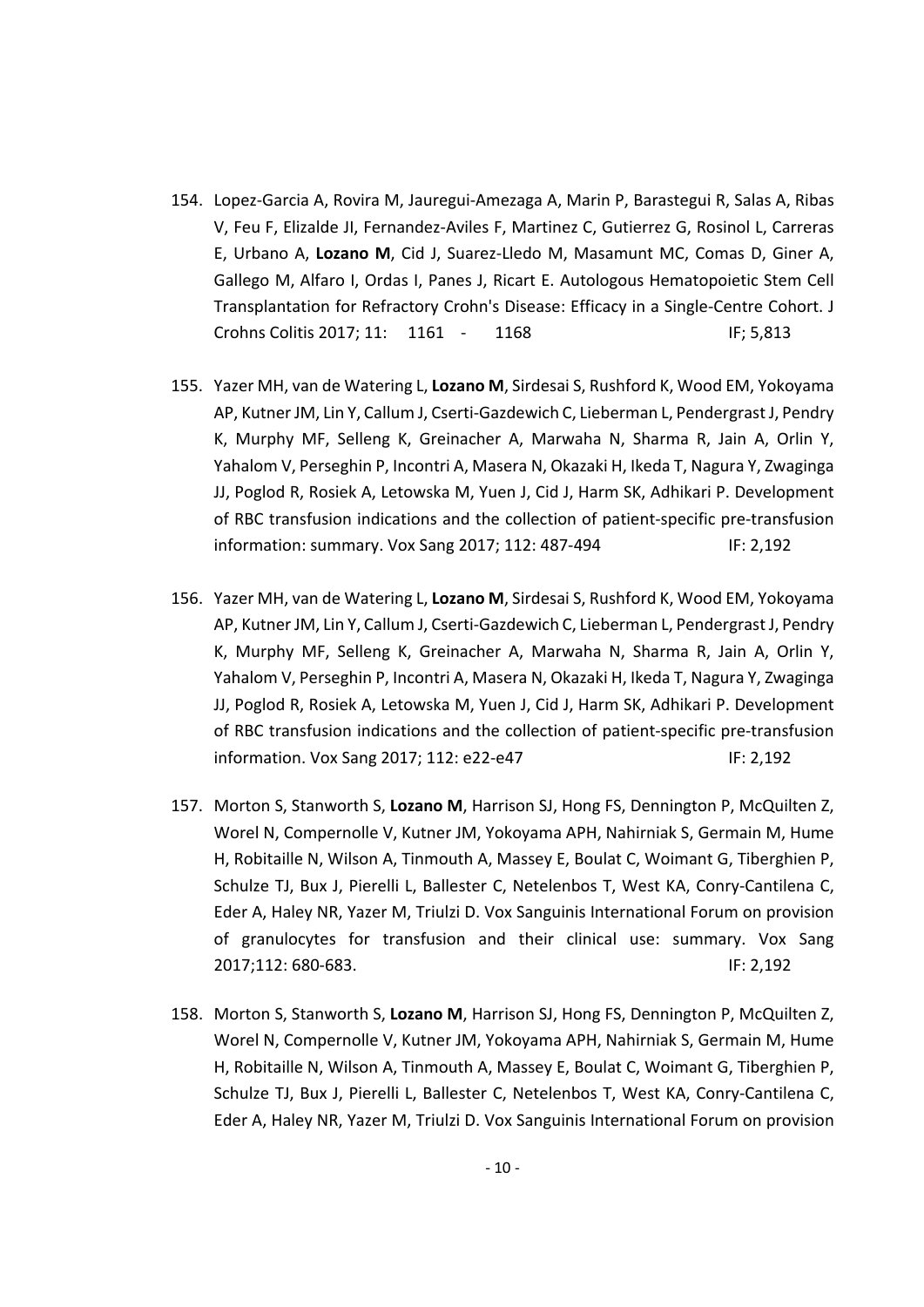of granulocytes for transfusion and their clinical use. Vox Sang 2017;112: e48‐e68IF: 2,192

- 159. Cohn CS, Dumont LJ, **Lozano M**, Marks DC, Johnson L, Ismay S, Bondar N, T'Sas F, Yokoyama APH, Kutner JM, Acker JP, Bohonek M, Sailliol A, Martinaud C, Poglod R, Antoniewicz‐PapisJ, Lachert E, Pun PBL, Lu J, Cid J, Guijarro F, Puig L, Gerber B, Alberio L, Schanz U, Buser A, Noorman F, Zoodsma M, van der Meer PF, de Korte D, Wagner S, O'Neill M. Vox Sanguinis International Forum on platelet cryopreservation: Summary. Vox Sang 2017;112: 684-688. IF: 2,192
- 160. Cohn CS, Dumont LJ, **Lozano M**, Marks DC, Johnson L, Ismay S, Bondar N, T'Sas F, Yokoyama APH, Kutner JM, Acker JP, Bohonek M, Sailliol A, Martinaud C, Poglod R, Antoniewicz‐PapisJ, Lachert E, Pun PBL, Lu J, Cid J, Guijarro F, Puig L, Gerber B, Alberio L, Schanz U, Buser A, Noorman F, Zoodsma M, van der Meer PF, de Korte D, Wagner S, O'Neill M. Vox Sanguinis International Forum on platelet cryopreservation. Vox Sang 2017;112: e69-e85. IF: 2,192
- 161. Strunk D, **Lozano M**, Marks DC, Loh YS, Gstraunthaler G, Schennach H, Rohde E, Laner‐ Plamberger S, Oller M, Nystedt J, Lotfi R, Rojewski M, Schrezenmeier H, Bieback K, Schafer R, Bakchoul T, Waidmann M, Jonsdottir‐Buch SM, Montazeri H, Sigurjonsson OE, Iudicone P, Fioravanti D, Pierelli L, Introna M, Capelli C, Falanga A, Takanashi M, Lomicronpez‐Villar O, Burnouf T, Reems JA, Pierce J, Preslar AM, Schallmoser K. International Forum on GMP‐grade human platelet lysate for cell propagation: summary. Vox Sang 2017. 113; 80 ‐ 87 IF: 2,192
- 162. Strunk D, **Lozano M**, Marks DC, Loh YS, Gstraunthaler G, Schennach H, Rohde E, Laner‐ Plamberger S, Oller M, Nystedt J, Lotfi R, Rojewski M, Schrezenmeier H, Bieback K, Schafer R, Bakchoul T, Waidmann M, Jonsdottir‐Buch SM, Montazeri H, Sigurjonsson OE, Iudicone P, Fioravanti D, Pierelli L, Introna M, Capelli C, Falanga A, Takanashi M, Lopez‐Villar O, Burnouf T, ReemsJA, Pierce J, Preslar AM, Schallmoser K. International Forum on GMP‐grade human platelet lysate for cell propagation. Vox Sang 2018; 113: e1‐e25 IF: 2,192
- 163. Daniels G, Finning K, **Lozano M**, Hyland CA, Liew YW, Powley T, Castilho L, Bonet Bub C, Kutner JM, Banch Clausen F, Christiansen M, Sulin K, Haimila K, Legler TJ, Lambert M, Ryan H, Ni Loingsigh S, Matteocci A, Pierelli L, Dovc Drnovsek T, Bricl I, Nogues N, Muniz‐Diaz E, Olsson ML, Wikman A, de Haas M, van der Schoot CE, Massey E,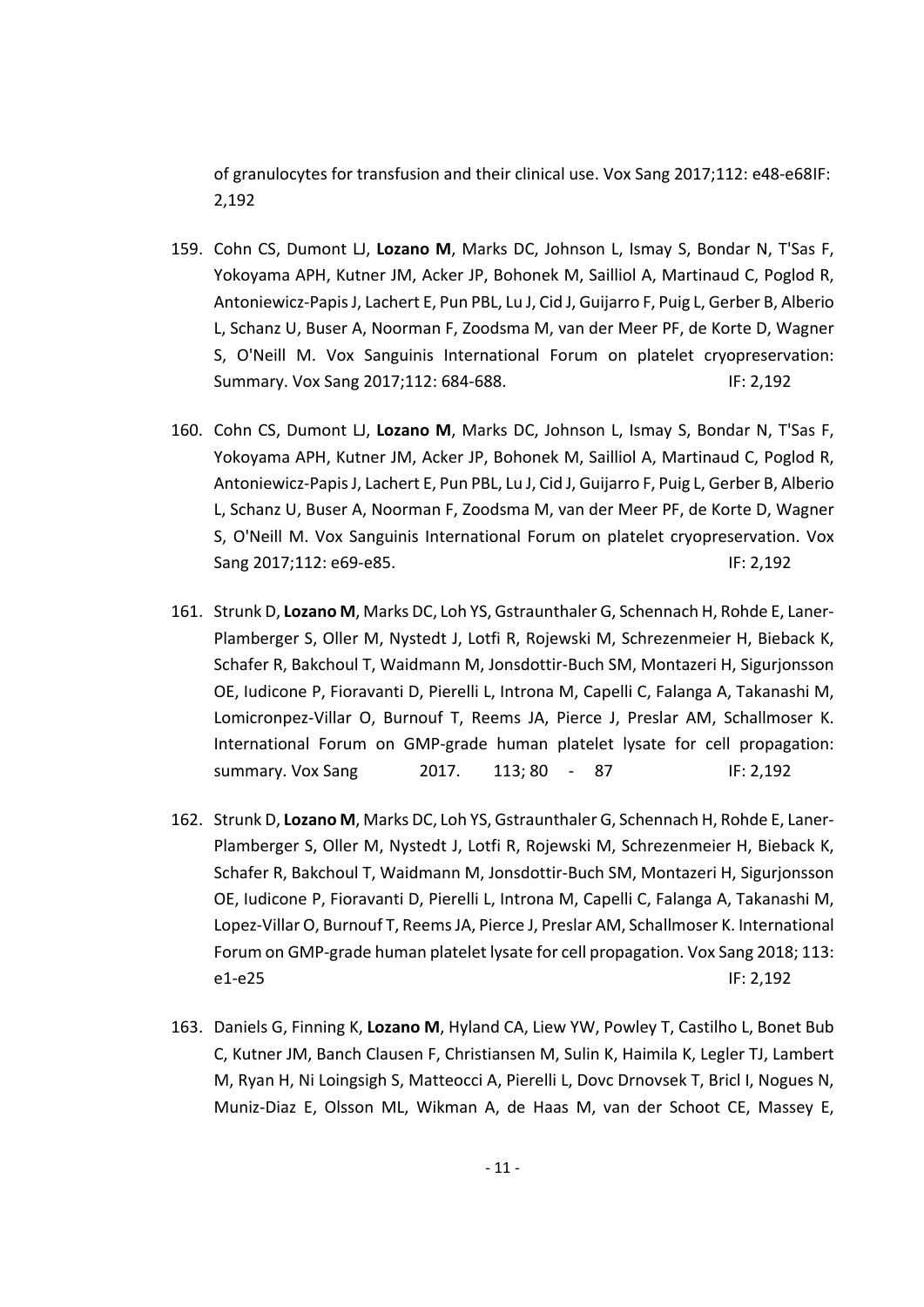Westhoff CM. Vox Sanguinis International Forum on application of fetal blood grouping: summary. Vox Sang 2018; 113: 80 ‐ 87 IF: 2,192

- 164. Daniels G, Finning K, **Lozano M**, Hyland CA, Liew YW, Powley T, Castilho L, Bonet Bub C, Kutner JM, Banch Clausen F, Christiansen M, Sulin K, Haimila K, Legler TJ, Lambert M, Ryan H, Ni Loingsigh S, Matteocci A, Pierelli L, Dovc Drnovsek T, Bricl I, Nogues N, Muniz‐Diaz E, Olsson ML, Wikman A, de Haas M, van der Schoot CE, Massey E, Westhoff CM. Vox Sanguinis International Forum on application of fetal blood grouping. Vox Sang 2018; 113: e26‐e35. IF: 2,192
- 165. Cid J, Guijarro F, Carbasse G, **Lozano M**. 24‐h continuous infusion of platelets for patients with platelet transfusion refractoriness. Br J Haematol 2018;181:386‐389 IF: 5,128
- 166. Cid J, Carbasse G, Cid‐Caballero M, Lopez‐Pua Y, Alba C, Perea D, **Lozano M**. The Barcelona Hospital Clinic therapeutic apheresis database. J Clin Apher 2018; 33: 259‐ 264. IF: 2,392
- 167. Osorio J, Jericó C, Miranda C, Garsot E, Luna A, Miró M, Santamaría M, Artigau E, Rodríguez‐Santiago J, Castro S, Feliu J, Aldeano A, Olona C, Momblan D, Ruiz D, Galofré G, Pros I, García‐Albéniz X, **Lozano M**, Pera M. Conducta transfusional perioperatoria en la cirugía del cancer gástrico: análisis del grupo español del registro EURECCA de cancer esófago‐gástrico. Cir Esp 2018; 96:546‐554.IF: 0,841
- 168. Yazer MH, Spinella PC, Allard S, Roxby D, So‐Osman C, **Lozano M**, Gunn K, Shih AW, Stensballe J, Johansson PI, Bagge Hansen M, Maegele M, Doughty H, Crombie N, Jenkins DH, McGinity A, Schaefer RM, Martinaud C, Shinar E, Strugo R, Chen J, Russcher H. Vox Sanguinis International Forum on the use of prehospital blood products and pharmaceuticals in the treatment of patients with traumatic haemorrhage. Summary. Vox Sang 2018;113:701-706. IF: 2,107
- 169. Yazer MH, Spinella PC, Allard S, Roxby D, So‐Osman C, **Lozano M**, Gunn K, Shih AW, Stensballe J, Johansson PI, Bagge Hansen M, Maegele M, Doughty H, Crombie N, Jenkins DH, McGinity A, Schaefer RM, Martinaud C, Shinar E, Strugo R, Chen J, Russcher H. Vox Sanguinis International Forum on the use of prehospital blood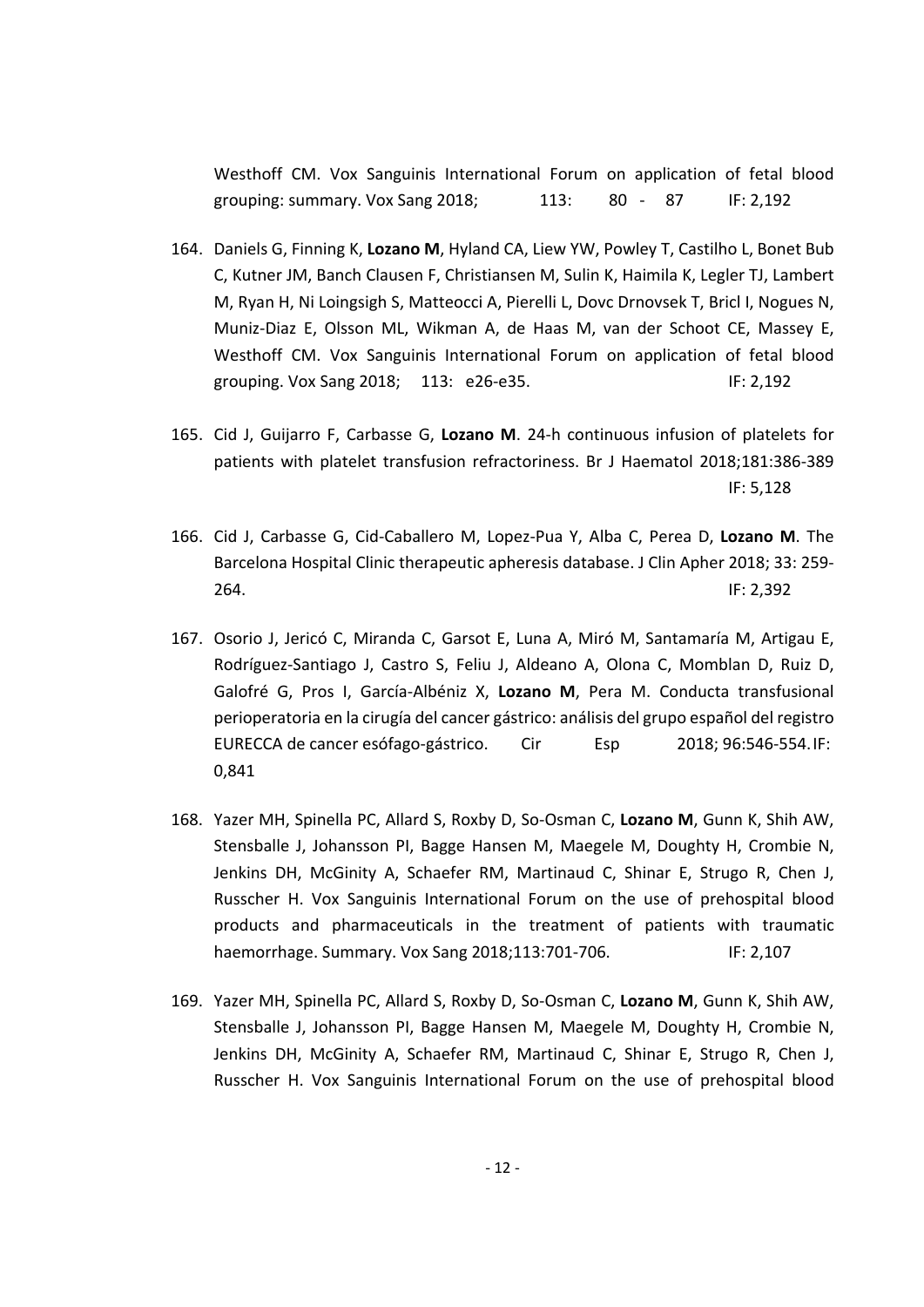products and pharmaceuticals in the treatment of patients with traumatic haemorrhage. Summary. Vox Sang 2018; 113:816‐830. IF: 2,107

- 170. Piñeiro GJ, De Sousa‐Amorim E, Sole M, Ríos J, Lozano M, Cofan F, Ventura‐Aguiar, P, Cucchiari D, Revuelta I, Cid J, Palou E, Campistol JM, Oppenheimer F, Rovira J, Diekmann F. Rituximab, plasma exchange and immunoglobulins: an ineffective treatment for chronic active antibody‐mediated rejection. BMC Nephrology 2018; 19:261‐ IF: 2,395
- 171. Garcia D, Aguilera A, Antolin F, Arroyo JL, **Lozano M**, Sanroma P, Romon I. Home transfusion: three decades of practice at a tertiary care hospital. Transfusion 2018; 58: 2309‐2319 IF. 3,423
- 172. Pagano MB, Dunbar NM, Tinmouth A, Apelseth TO, **Lozano M**, Cohn CS, Stanworth SJ. A methodological review of the quality of reporting of surveys in transfusion medicine. Transfusion 2018; 58: 2720-2727. IF, 3,423
- 173. Garraud O, Brand A, Henschler R, Vuk T, Haddad A, **Lozano M**, Ertugrul Oruc N, Politis C, de Angelis V, Laspina S, Tissot JD, European, Mediterranean Initiative in Transfusion Medicine group. Medical student education in transfusion medicine: Proposal from the "European and Mediterranean initiative in transfusion medicine". Transfus Apher Sci 2018;57: 593‐597. IF: 1,755
- 174. de Vooght KMK, **Lozano M**, Bueno JL, Alarcón A, Romera I, Suzuki K, Zhiburt E, Holbro A, Infanti L, Buser A, Hustinx H, Deneys V, Frélik A, Thiry C, Murphy M, StavesJ, Selleng K, Greinacher A, KutnerJM, Bonet Bub C, Castilho L, Kaufman R, Colling ME, Perseghin P, Incontri A, Dassi M, Brilhante D, Macêdo A, Cserti‐Gazdewich C, Pendergrast JM, Hawes J, Lundgren MN, Storry JR, Jain A, Marwaha N, Sharma RR. Vox Sanguinis International Forum on typing and matching strategies in patients on anti‐CD38 monoclonal therapy. Vox Sang 2018; 113: e36-e52 IF: 2,107
- 175. de Vooght KMK, **Lozano M**, Bueno JL, Alarcón A, Romera I, Suzuki K, Zhiburt E, Holbro A, Infanti L, Buser A, Hustinx H, Deneys V, Frélik A, Thiry C, Murphy M, StavesJ, Selleng K, Greinacher A, KutnerJM, Bonet Bub C, Castilho L, Kaufman R, Colling ME, Perseghin P, Incontri A, Dassi M, Brilhante D, Macêdo A, Cserti‐Gazdewich C, Pendergrast JM, Hawes J, Lundgren MN, Storry JR, Jain A, Marwaha N, Sharma RR. Vox Sanguinis International Forum on typing and matching strategies in patients on anti-CD38 monoclonal therapy: summary. Vox Sang 2018; 113, 492-498 IF: 2,107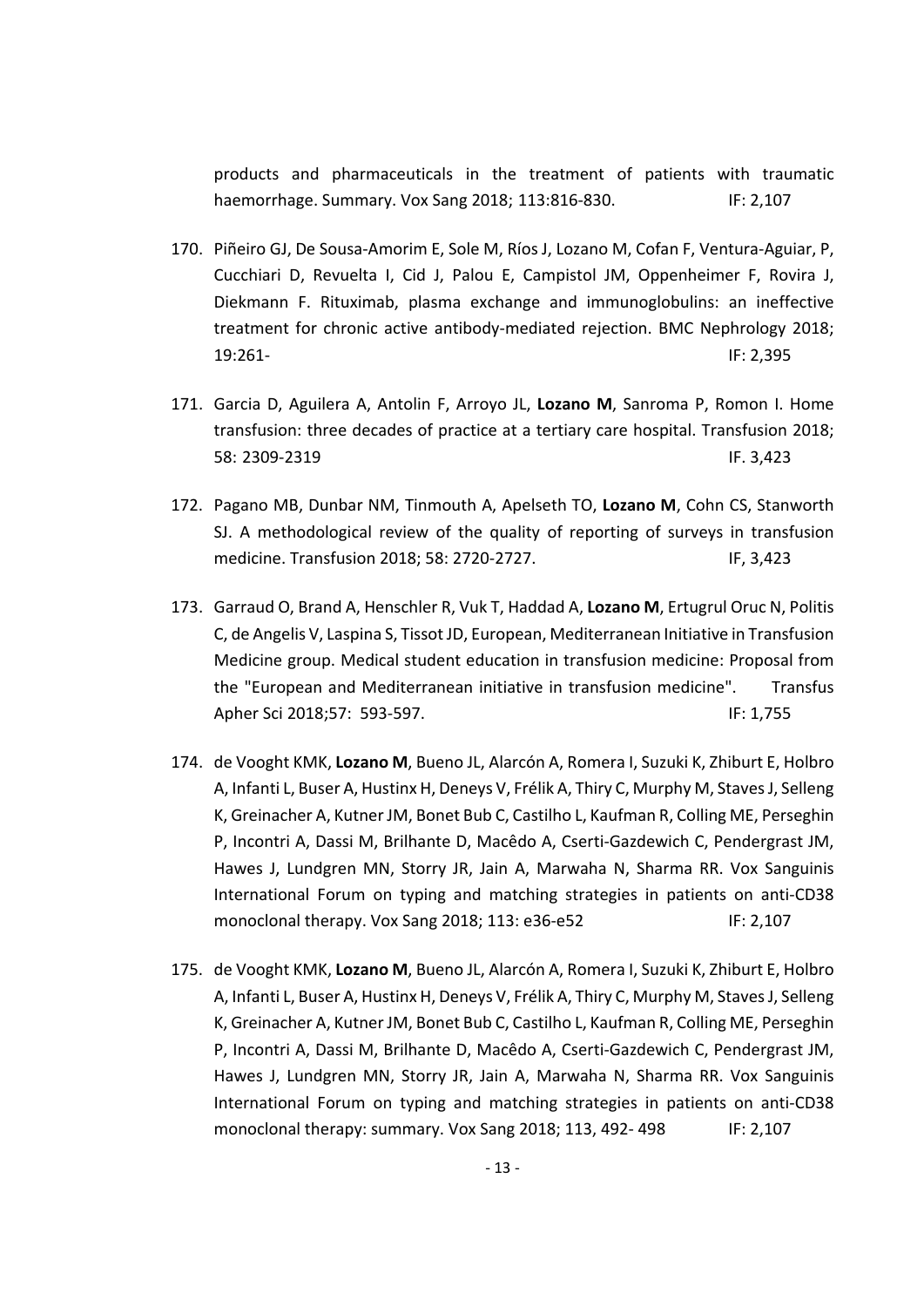- 176. Almeida‐Dias R, Garrote M, Cid J, Mustieles MJ, Alba C, **Lozano M**. Therapeutic thrombocytapheresis for extreme thrombocytosis after chemotherapy in essential thrombocytosis. J Clin Apher. 2019;34 :503–506. IF: 2,392
- 177. Cid J, Carbasse G, Suarez‐Lledo M, Moreno DF, Martinez C, Gutierrez‐Garcia G, Fernandez‐Aviles F, Rosinol L, Giavedoni P, Mascaro JM, Jr., Agusti C, Marin P, Rovira M, Urbano‐Ispizua A, **Lozano M**. Efficacy and safety of one‐day offline extracorporeal photopheresis schedule processing one total blood volume for treating patients with graft‐versus‐host disease. Transfusion 2019; 59: 2636‐42 IF: 3,111
- 178. Castella M, Boronat A, Martin‐Ibanez R, Rodriguez V, Sune G, Caballero M, Marzal B, Perez‐Amill L, Martin‐Antonio B, Castano J, Bueno C, Balague O, Gonzalez‐Navarro EA, Serra‐Pages C, Engel P, Vilella R, Benitez‐Ribas D, Ortiz‐Maldonado V, Cid J, Tabera J, Canals JM, **Lozano M**, Baumann T, Vilarrodona A, Trias E, Campo E, Menendez P, Urbano‐Ispizua A, Yague J, Perez‐Galan P, Rives S, Delgado J, Juan M. Development of a Novel Anti‐CD19 Chimeric Antigen Receptor: A Paradigm for an Affordable CAR T Cell Production at Academic Institutions. Mol Ther Methods Clin Dev 2019;12: 134‐ 44. IF: 3,681
- 179. Gutierrez-Garcia G, Cibeira M, Rovira M, Fernández de Larrea C, Tovar N, Rodríguez-Lobato LG, Rosiñol L, Marín P, Solano‐Vega J, Suárez‐Lledó M, Bataller A, Solano M, de Llobet N, Domenech A, Borràs N, **Lozano M**, Cid J, Martinez , Urbano‐Ispizua A, Esteve J, Carreras E, Fernández‐Avilés F, Bladé J. Improving security of autologous hematopoietic stem cell transplant in patients with light chain amyloidosis. Bone Marrow Transp 2019; 54: 1295‐1303 IF: 4,497
- 180. Seed CR, Allain JP, **Lozano M**, Laperche S, Gallian P, Gross S, Kwon SY, Oh EY, Kim JN, Chua SS, Lam S, Ang AL, Tsoi WC, Hewitt PE, Davison KL, Tettmar K, O'Flaherty N, Boland F, Williams P, Pomeroy L, Wendel S, Fachini R, Scuracchio P, Carminato P, Fearon M, O'Brien SF, Delage G, Kiely P, Hoad V, Matsubayashi K, Satake M, Taira R, Stramer SL, Sauleda S, Bes M, Piron M, El Ekiaby M, Vermeulen M, Levicnik Stezinar S, Nograsek P, Jarvis LM, Petrik J, Charlewood R, Flanagan P, Grabarczyk P, Kopacz A, Letowska M, Seifried E, Schmidt M. International Forum on Occult hepatitis B infection and transfusion safety. Vox Sang 2019;114: e1-e35 IF: 2.364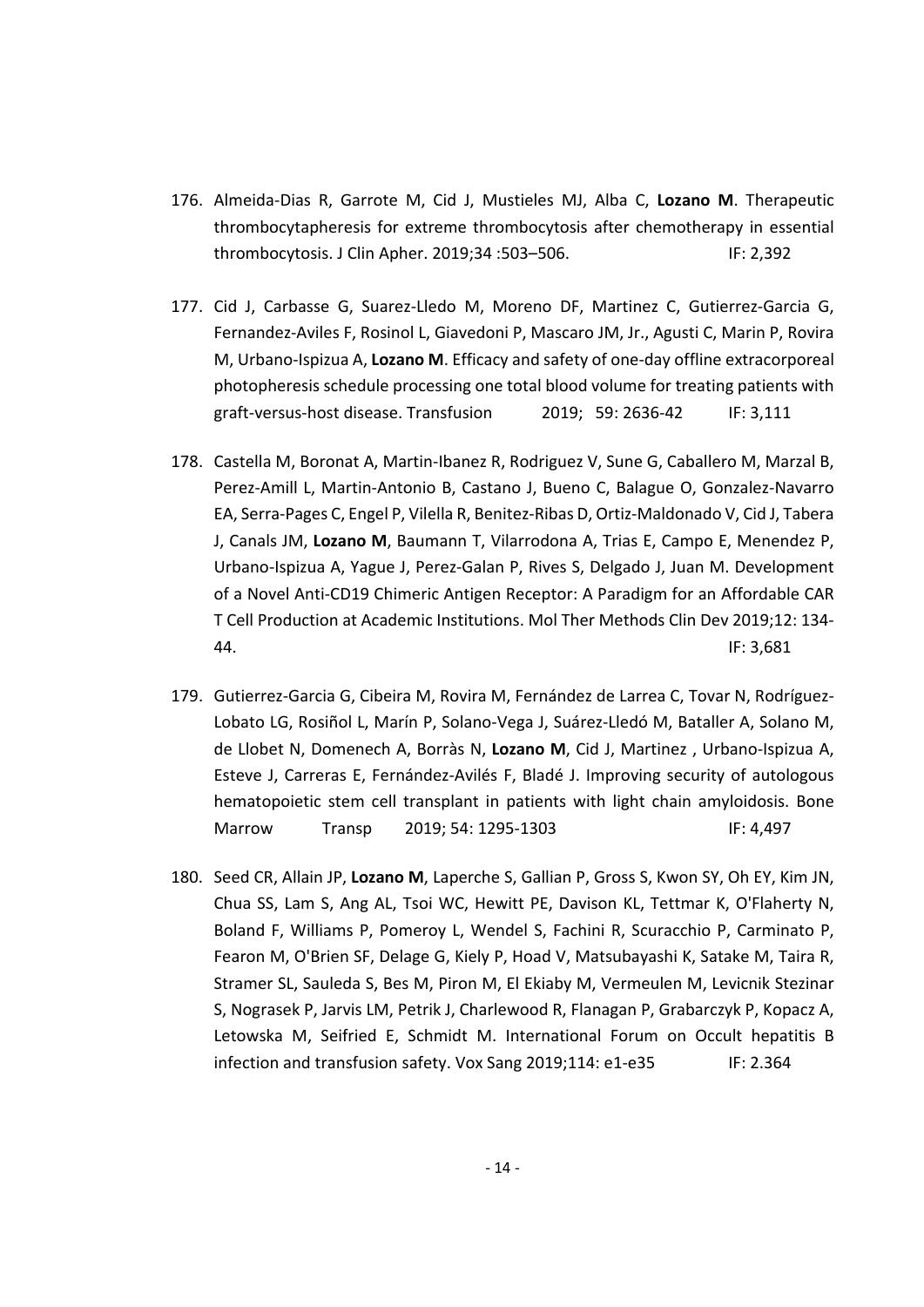- 181. Seed CR, Allain JP, **Lozano M**, Laperche S, Gallian P, Gross S, Kwon SY, Oh EY, Kim JN, Chua SS, Lam S, Ang AL, Tsoi WC, Hewitt PE, Davison K, Tettmar K, O'Flaherty N, Boland F, Williams P, Pomeroy L, Wendel S, Fachini R, Scuracchio PSP, Carminato P, Fearon M, O'Brien SF, Delages G, Kiely P, Hoad VC, Matsubayashi K, Satake M, Taira R, Stramer SL, Sauleda S, Bes M, Piron M, Ekiaby ME, Vermeulen M, Stezinar SL, Nograsek P, Jarvis LM, Petrik J, Charlewood R, Flanagan P, Grabarczyk P, Kopacz A, Letowska M, Schmidt M, Seifried E. International forum on Occult hepatitis B infection and transfusion safety. Summary. Vox Sang 2019;114: 397‐406.IF: 2,364
- 182. Bruun MT, Yazer MH, Spinella PC, Titlestad K, **Lozano M**, Delaney M, Lejdarova H, Pavlova D, Trakhtman P, Starostin N, Zhiburt E, van Kraaij MGJ, Huisman E, Kutner JM, Sakashita AM, Yokoyama APH, Zubicaray J, Sevilla J, Okazaki H, Hiwatari M, Nagura Y, Manzini PM, Facco G, Pecoraro C, Singh L, Hans R, Sharma RR, Kumar P, Wikman A, Deschmann E, Kaur H, Mei Lam JC, Ying Ho SK, Koh PL, Moss R, New HV, Kinmonth A, Comande M, Savoia H, Crighton G, Yacobovich J, Yahalom V, Lau W. Vox Sanguinis International Forum on paediatric indications for blood component transfusion. Vox Sang 2019;114: e36‐e90. IF: 2,364
- 183. Bruun MT, Yazer MH, Spinella PC, Titlestad K, **Lozano M**, Delaney M, Lejdarova H, Pavlova DE, Trakhtman P, Starostin N, Zhiburt E, van Kraaij MGJ, Huisman E, Kutner JM, Sakashita AM, Yokoyama APH, Zubicaray J, Sevilla J, Okazaki H, Hiwatari M, Nagura Y, Manzini PM, Facco G, Avdis C, Singh L, Hans R, Sharma RR, Kumar P, Wikman A, Deschmann E, Kaur H, Mei JLC, Ying SHK, Pei Lin K, New HV, Moss R, Kinmonth A, Comande M, Savoia H, Crighton G, Yacobovich J, Yahalom V, Lau W. Vox Sanguinis International Forum on paediatric indications for blood component transfusion: Summary. Vox Sang 2019; 114: 523‐530 IF: 2,364
- 184. Zubizarreta I, Florez‐Grau G, Villa G, Cabezon R, España C, Andorra M, Saiz A, Llufriu S, Sepulveda M, Sola‐Valls N, Martinez‐Lapiscina EH, Pulido‐Valdeolivas I, Casanova B, Martinez‐Gines M, Tellez N, Oreja‐Guevara C, Español M, Trias E, Cid J, Juan M, **Lozano M**, Blanco Y, Steinman L, Benitez‐Ribas D, Villoslada P. Immune tolerance in patients with multiple sclerosis and neuromyelitis optica with peptide‐loaded tolerogenic dendritic cells in a Phase 1b Trial. Proc Natl Acad Sci U S A 2019;116: 8463-70 IF: 9,504
- 185. Villafuerte‐Ledesma HM, de Sousa‐Amorim E, Peri L, Musquera M, Palou E, **Lozano M**, Cid J, Martorell J, Paredes D, Cucchiari D, Ventura‐Aguiar P, Campistol JM, Alcaraz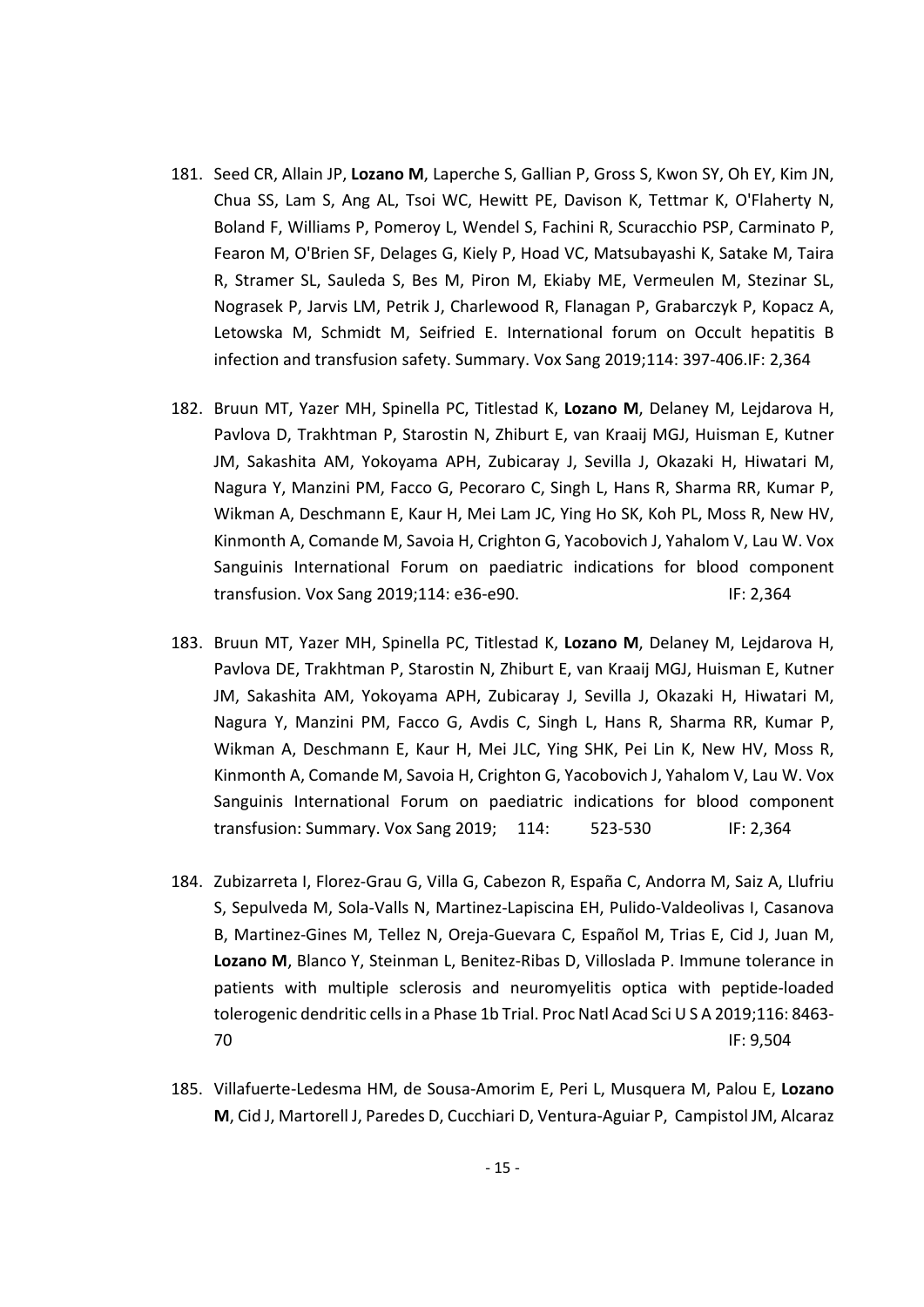A, Oppenheimer F, Diekmann F, Revuelta I. Impact of Discards For Living Donor Kidney Transplantation In a Transplant Program. Transplantation Proceeding 2019;51: 3222‐6. IF: 0,959

- 186. Palomo M, Blasco M, Molina P, **Lozano M**, Torramadé‐Moix S, Cid J, Escolar G, Carreras E, Paules C, Crispi F, Quintana LF, Poch E, Rodas L, Gomà E, Morelle J, Espinosa M, Morales E, Ávila A, Cabello V, Ariceta G, Chocrón S, Manrique J, Barros X, Martin N, Huerta A, Fraga‐Rodriguez GM, Cao M, Martin M, Romera AM, Moreso F, Manonelles A, Praga M, Gratacós E, Pereira A, Campistol JM, and Diaz‐Ricart M. Complement Activation and Thrombotic Microangiopathies. Clin J Am Soc Nephrol. 2019;14(12):1719–1732. IF: 6,243
- 187. Caballol B, Reverter E, Cid J, Hernández‐Tejero M, Triolo M, **Lozano M**, Fernández J. Fulminant hepatitis A complicated by Takotsubo syndrome successfully treated with standard volume plasma exchange. J Hep Reports 2019; 1: 445‐448, https://doi.org/10.1016/j.jhepr.2019.10.004 IF: No
- 188. Cid J, Carbasse G, Alba C, Perea D, **Lozano M**. Leukocytapheresis in nonmobilized donors for cellular therapy protocols: Evaluation of factors affecting collection efficiency of cells. J Clin Apher 2019 34: 672-679. IF: 3,088
- 189. Mustieles MJ, Acosta M, Cid J, Jiménez M, Mateo D, Andreu B, Alba C, Perea D, **Lozano M.** Peripheral venous access devices for apheresis: 16‐gauge is not always needed. Transfusion 2020; 60: 607-612 IF: 3,111
- 190. Cid J, Castillo C, Marín P, Carbassé G, Herrera D, Monfort N, Fernández-Avilés F, Gutiérrez‐García G, Martínez C, Rosiñol L, Suárez‐Lledó M, Rovira M, Urbano‐Ispizua A, **Lozano M**. Increased collection efficiency of CD34+ cells after mobilization with pre-emptive use of plerixafor followed by leukocytapheresis on the same day. Transfusion 2020; 60: 779-785 IF: 3,111
- 191. Gutiérrez‐García G, Rovira M, Gallego C, Sánchez J, Álvarez MA, Ayora P, Domenech A, Suárez‐Lledó M, Borràs N, Rodríguez‐Lobato LG, Rosiñol L, Marín P, Pedraza A, Martínez‐Roca A, Carcelero E, Herrera MD, Solano MT, Ramos C, de Llobet N, Serrahima A, **Lozano M**, Cid J,Martínez C, Urbano‐Ispizua A, Fernández‐Avilés F. A Reproducible and Safe At‐Home Allogeneic Hematopoietic Cell Transplant Program: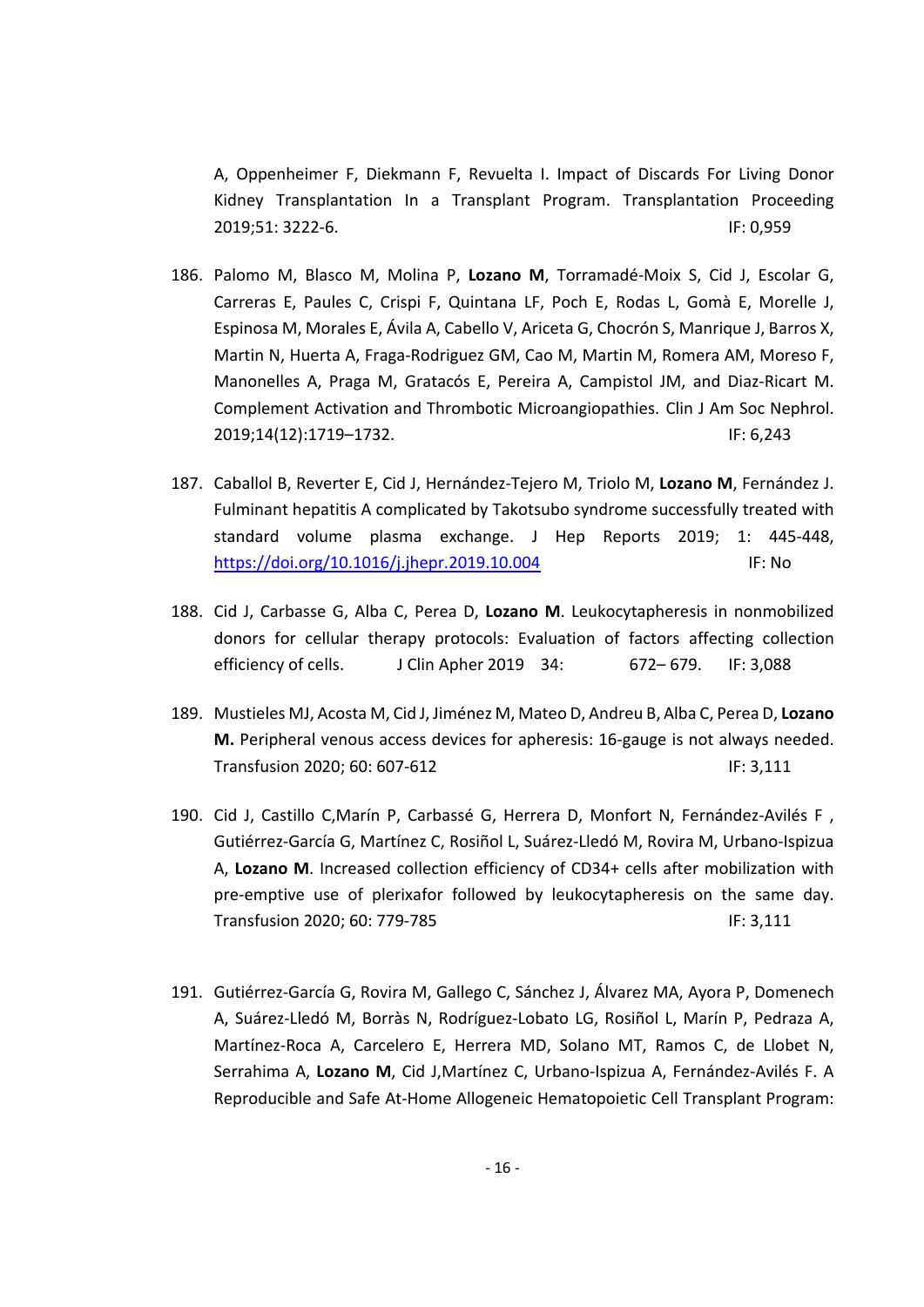Description of the First Experience in Southern Europe. Bone Marrow Trasplant 2020;55: 965‐732019. IF: 4,674

- 192. Castella M, Caballero‐Baños M, Ortiz‐Maldonado V, González‐Navarro EA, Suñé G, Antoñana A, Boronat A, Marzal B, Millán L, Martín‐Antonio B, Cid J, **Lozano M**, García E, Tabera J, Trias‐Adroher E, Perpiñá U, Canals JM, Baumann T, Benítez‐Ribas D, Campo E, Yagüe J, Urbano‐Ispizua A, Rives S, Delgado J, Juan M. Point‐of‐care CAR T‐ cell production (ARI‐0001) using a closed semi‐ automatic bioreactor: experience from an academic phase I clinical trial. Frontiers in Immunology 2020; 11: 482
- 193. Gutiérrez‐García G, Villareal J, Garrote M, Rovira M, Blasco M, Suárez‐Lledó M, Rodríguez‐Lobato LG, Charry P, Rosiñol L, Marín P, Pedraza A, Solano MT, Ramos C, de Llobet N, **Lozano M**, Cid J, Martínez C, Poch E, Carreras E, Urbano‐Ispizua A, Fernández‐Avilés F, Quintana LF. Impact of severe acute kidney injury and chronic kidney disease on allogeneic hematopoietic cell transplant recipients: a retrospective single center analysis. Bone Marrow Transplant 2020; 55: 1264-71 IF: 4,674
- 194. Rodríguez-Lobato LG; Martínez-Roca A; Moreno DF.; Gutiérrez-García G; Suárez-Lledó M; Rovira M; Martínez C; Rosiñol Laura; Almeida‐Jorge AS, Pedraza A, Cardozo C, Puerta‐Alcalde P, García‐Vidal C; Marín P, Cid J, **Lozano M**, Gallego C, Hernando A, Segura S, Urbano‐Ispizua Á, Fernández‐Avilés F. Impact of intensifying primary antibiotic prophylaxis in at‐home autologous stem cell transplantation program for lymphoma patients. Leuk & Lymph 2020; 61: 1565‐74. IF: 2,674
- 195. Zeller MP, Ellingham D, Devine D, Lozano M, Lewis P, Zhiburt E, van der Linde L, Goldman M, Nakamura A, Inoue S, Takikawa M, Nakajima K, Turek P, Rehacek V, Sakashita AM, Kutner JM, Karim FA, Hindawi S, Jayasekara SBA, Merz EM, Gross S, Woimant G, Djoudi R, Byabazaire KD, Irving DO, Abdrakhmanova S, Khalykova A, Yilmaz S, Oruc NE, Huaynalaya IP, Ramirez LAS, Chuhriiev A. Vox Sanguinis International Forum on Donor Incentives: Summary. Vox Sang 2020;115: 339‐44
- 196. Zeller MP, Ellingham D, Devine D, **Lozano M**, Lewis P, Zhiburt E, van der Linde L, Goldman M, Nakamura A, Inoue S, Takikawa M, Nakajima K, Turek P, Rehacek V, Sakashita AM, Kutner JM, Karim FA, Hindawi S, Jayasekara SBA, Merz EM, Gross S, Woimant G, Djoudi R, Byabazaire KD, Irving DO, Abdrakhmanova S, Khalykova A, Yilmaz S, Oruc NE, Huaynalaya IP, Ramirez LAS, Chuhriiev A. Vox Sanguinis International Forum on Donor Incentives. Vox Sang 2020;115: e1‐e18.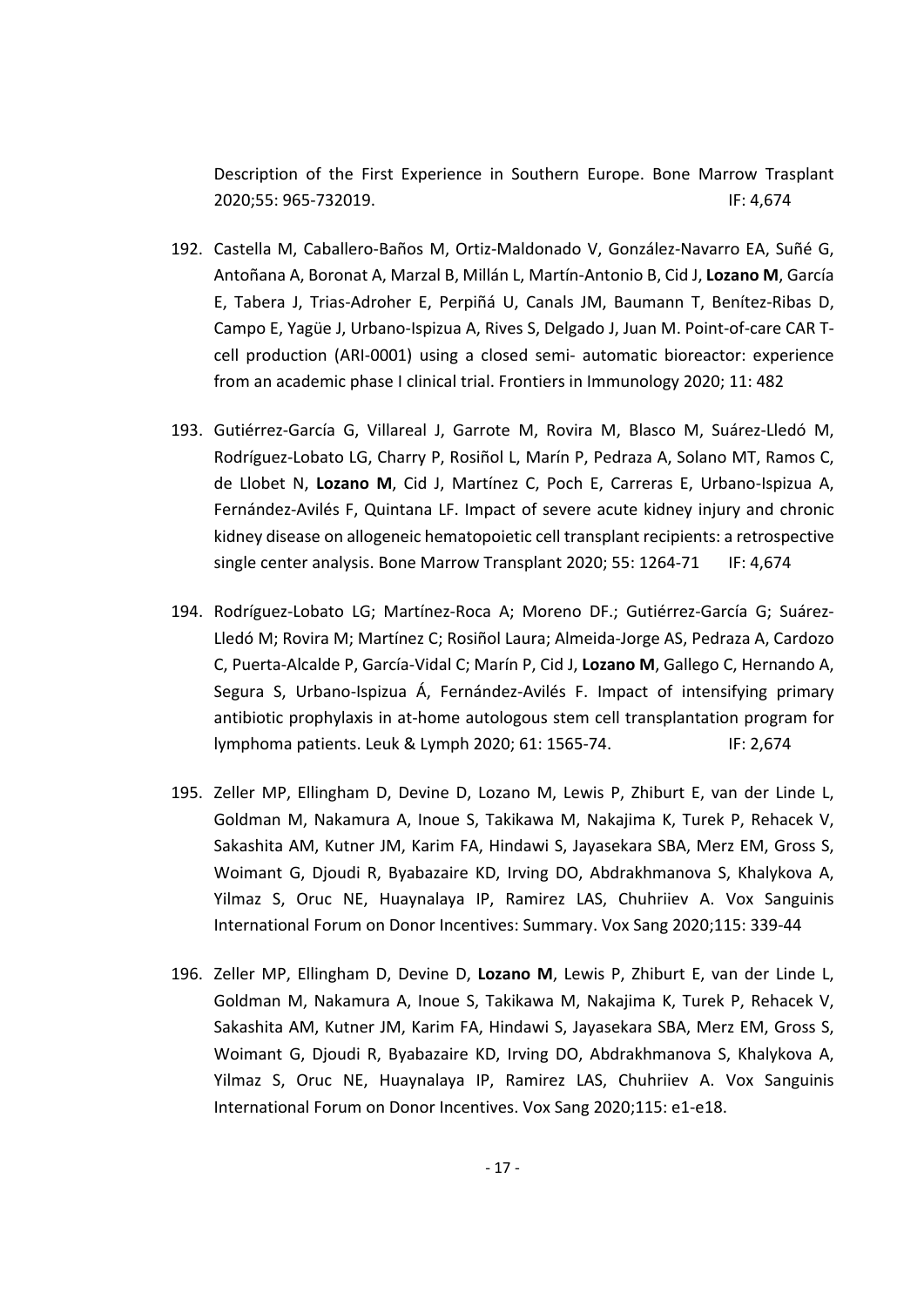- 197. Montagud‐Marrahi E, Revuelta I, Cucchiari D, Piñeiro GJ, Ventura‐Aguiar P, **Lozano M**, Cid J, Martorell J, Solé M, Quintana LF, Oppenheimer F, Diekmann F, Poch E, Campistol JM, Blasco M. Successful use of nonantigen‐specific immunoadsorption with antihuman Ig-columns in kidney graft antibody-mediated rejection. J Clin Apher 2020 In press IF: 3,088
- 198. Yazer MH, Jackson B, Pagano M, Rahimi‐Levene N, Peer V, Bueno JL, Jackson RP, Shan H, Amorim‐Filho L, Lopes ME, Boquimpani C, Sprogoe U, Bruun MT, Titlestad K, Rushford K, Wood EM, McQuilten ZK, de Angelis V, Delle Donne M, Murphy M, Staves J, Cho D, Nakamura F, Hangaishi A, Callum J, Lin Y, Mogaddam M, Gharehbaghian A, **Lozano M**. Vox Sanguinis International Forum on Hospital Transfusion Services' Response to COVID‐19. Summary Vox Sang 2020, ahead of print
- 199. Yazer MH, Jackson B, Pagano M, Rahimi‐Levene N, Peer V, Bueno JL, Jackson RP, Shan H, Amorim‐Filho L, Lopes ME, Boquimpani C, Sprogoe U, Bruun MT, Titlestad K, Rushford K, Wood EM, McQuilten ZK, de Angelis V, Delle Donne M, Murphy M, Staves J, Cho D, Nakamura F, Hangaishi A, Callum J, Lin Y, Mogaddam M, Gharehbaghian A, **Lozano M**. Vox Sanguinis International Forum on Hospital Transfusion Services' Response to COVID‐19. Responses. Vox Sang 2020; ahead of print
- 200. Clarke G, Bodnar M, **Lozano M**, Nadarajan VS, Lee C, Baud D, Canellini G, Gleich‐Nagel T, Torres OW, Rey PL, Bonet Bub C, Mauro Kutner J, Castilho L, Saifee NH, Delaney M, Nester T, Wikman A, Tiblad E, Pierelli L, Matteocci A, Maresca M, Maisonneuve E, Cortey A, Jouannic JM, Fornells J, Albersen A, De Haas M, Oepkes D, Lieberman L. Vox Sanguinis International Forum on the selection and preparation of blood components for intrauterine transfusion: Summary. Vox Sang 2020. Ahead of print
- 201. Clarke G, Bodnar M, **Lozano M**, Nadarajan VS, Lee C, Baud D, Canellini G, Gleich‐Nagel T, Torres OW, Rey PL, Bub CB, Kutner JM, Castilho L, Saifee NH, Delaney M, Nester T, Wikman A, Tiblad E, Pierelli L, Matteocci A, Maresca M, Maisonneuve E, Cortey A, Jouannic JM, FornellsJ, Albersen A, de Haas M, Oepkes D, Lieberman L. Vox Sanguinis International forum on the selection and preparation of blood components for intrauterine transfusion. Vox Sang 2020.
- 202. Garraud O, Vuk T, Brand A, de Angelis V, Politis C, Haddad A, Vlaar APJ, **Lozano M**, Ertugrul Oruc N, Laspina S, Tissot JD. Medical student education in transfusion